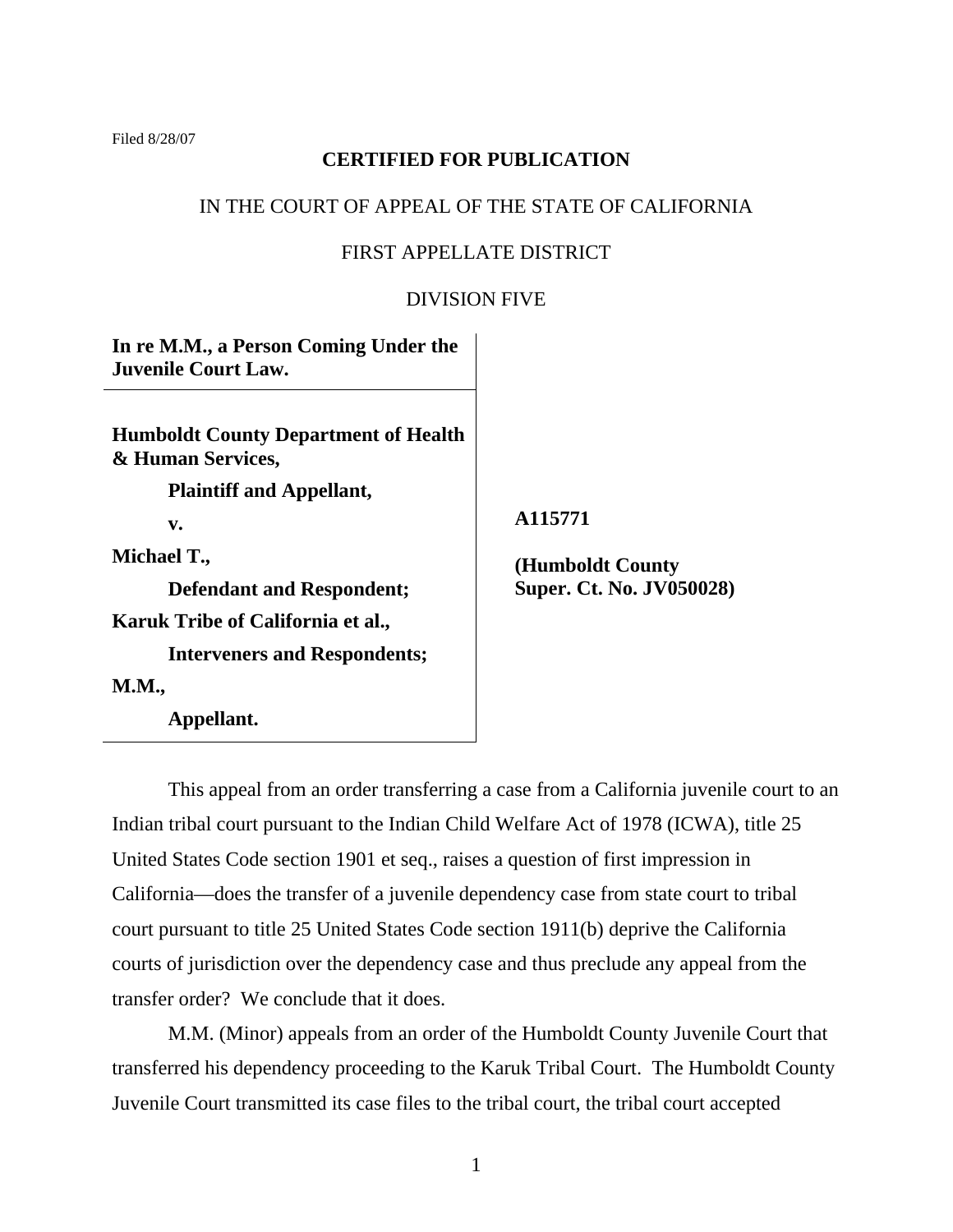jurisdiction, and it declared Minor a ward of that court. Because no party requested a stay of the transfer order prior to completion of the transfer, we hold that the California court lost all power to act in the matter upon completion of the transfer of the case. We further hold that as a California appellate court we can provide no effective relief to Minor, because we have no power to order the courts of a separate sovereign—the Karuk Tribe—to return the case to the state courts. We must therefore dismiss this appeal for lack of jurisdiction.

#### FACTUAL AND PROCEDURAL BACKGROUND

 Minor was born on January 24, 2005. On February 10, 2005, the Humboldt County Department of Health and Human Services (the Department) filed a petition alleging that Minor was a dependent child within the meaning of Welfare and Institutions Code section 300, subdivisions (b), (g), and (j). The petition noted that Minor "may be a member of, or eligible for, membership in a federally recognized Indian tribe."

 Minor's mother, Roseanna A., is an enrolled member of the Hoopa Valley Tribe. Roseanna identified Chester M. as Minor's father, and Chester signed a declaration of paternity at the hospital the day after Minor's birth; Chester is also listed as the father of the child on Minor's birth certificate. Chester M. is an enrolled member of the Hoopa Valley Tribe. On February 15, 2005, the juvenile court found that Chester M. was Minor's presumed father. Minor was later placed in foster care with Roseanna A.'s relative, Marilyn R. and her partner, Jason M.

 The Department's investigation indicated that Minor was reported to be eligible for membership in the Hoopa Valley, Karuk, Yurok, and Pomo tribes. In February 2005, a Department social worker spoke with a representative of the Hoopa Valley Tribe, who indicated that the tribe did not wish to intervene in the case at that time.**<sup>1</sup>** On March 17, 2005, the Department sent a "Notice of Involuntary Child Custody Proceedings for an Indian Child" (Judicial Council form JV-135) to the Hoopa Valley Tribal Council, the

 **1** In state court proceedings for the foster care placement of, or termination of parental rights to, an Indian child, ICWA grants the Indian child's tribe "a right to intervene at any point in the proceeding." (25 U.S.C. § 1911(c).)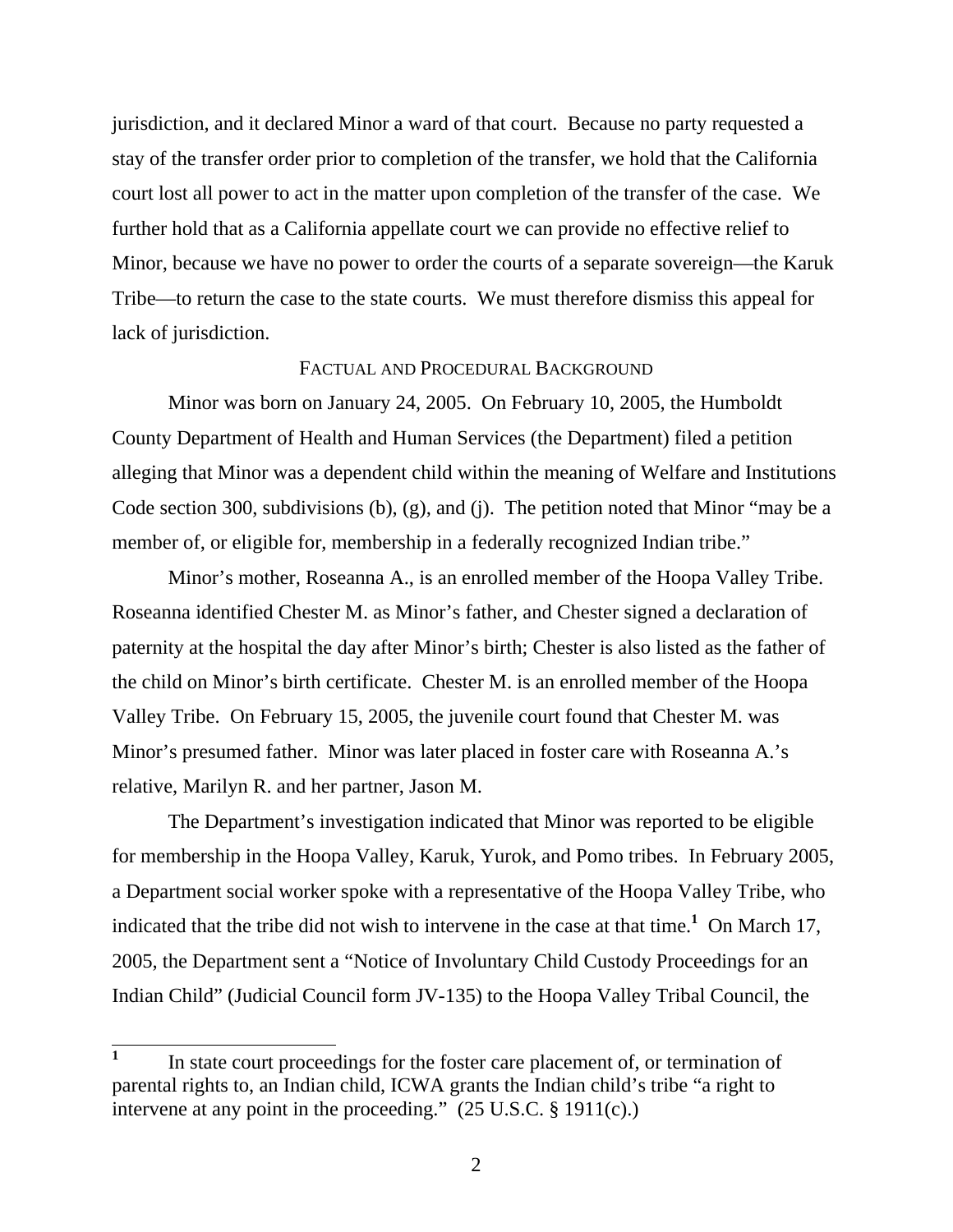Karuk Tribe of California, and the Yurok Tribe, as well as to the Office of the Regional Solicitor of the Department of the Interior.

 At the March 29, 2005 jurisdictional hearing, the juvenile court sustained amended jurisdictional allegations. The court found that Minor was a child described in subdivisions (b) and (j) of Welfare and Institutions Code section 300. Although the juvenile court found that notice had been given as required by law, the court left open the question whether notice to the tribes had been adequate. On April 18, 2005, the juvenile court declared Minor a dependent of the court and ordered reunification services for both mother and the presumed father.

 On September 22, 2005, the Humboldt County Superior Court received a notice of intervention from the Hoopa Valley Tribe. At the six-month review hearing five days later, the juvenile court granted the request to intervene and continued the review hearing, which was eventually calendared for November 21, 2005. The six-month status review report noted that Minor had applied for enrollment in the Hoopa Valley Tribe but that the eligibility determination process was not yet complete.

 At the contested six-month review hearing on November 21, the court terminated reunification services to both Roseanna A. and Chester M. It then set a permanency planning hearing under Welfare and Institutions Code, section 366.26 for March 20, 2006. The court further ordered the Department to submit its report by February 21, 2006.

 At a hearing on February 28, the juvenile court noted that it had not received the Department's report. At the same hearing, however, the court and all counsel confirmed receipt of a letter dated February 22, 2006, from respondent Michael T. Michael T. is an enrolled member of the Karuk Tribe. In the letter, Michael T. explained that he had been told that he was Minor's father and expressed a desire to retain his parental rights. He also requested a blood test to establish his paternity over Minor. The Department opposed the request for a blood test, since Chester M. had already been declared Minor's presumed father. The juvenile court did not rule on the request at the hearing.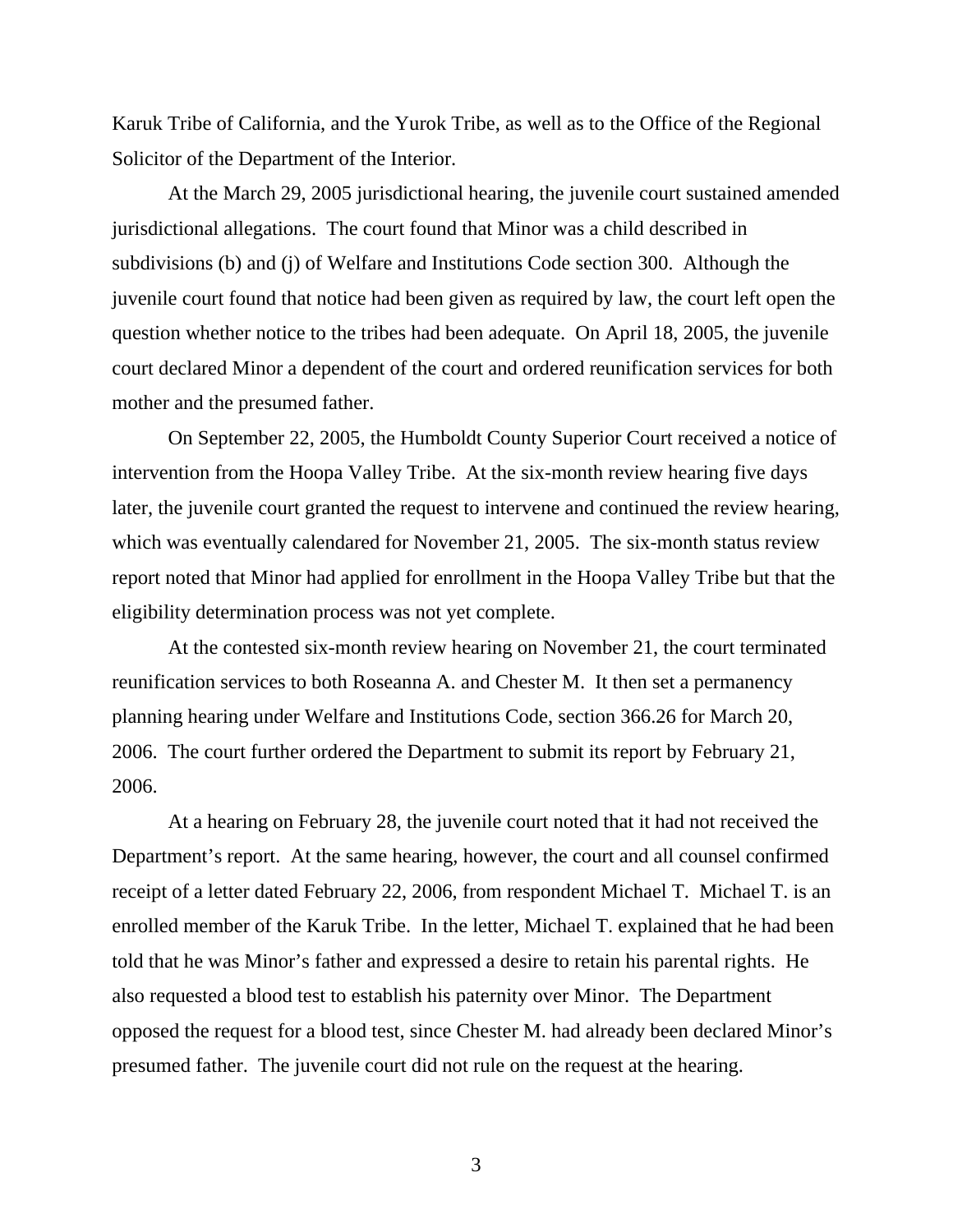On March 10, 2006, the Karuk Tribe sent a letter to the Department's social worker stating that the tribe had no records for Minor and that the tribe would support the Department and the Hoopa Valley Tribe in the adoption of Minor. At the time this letter was sent the Karuk Tribe had not been provided with notice that Michael T. had contacted the juvenile court claiming to be Minor's father.

 At the March 20, 2006 permanency planning hearing, Michael T. appeared and addressed the court.<sup>2</sup> He stated that he "would like to establish a paternity test (sic)." Counsel for Minor and Chester M. argued that Michael T. lacked standing to request a paternity test because only the presumed father could request such a test. The juvenile court made no explicit ruling on Michael T.'s request, stating only that "the presumed father is Chester M[.]. By law, there's only one presumed father." The court then proceeded to terminate the parental rights of both Roseanna A. and Chester M., as well as the rights of "any and all other persons claiming to be the mother or father of the child."

 In May 2006, the Hoopa Valley Tribe performed a paternity test by drawing blood from Minor, Roseanna A., and Michael T. The test showed a 99.99 percent probability that Michael T. was Minor's father. The Karuk Tribal Council subsequently approved a resolution finding that Minor was eligible for membership in the Karuk Tribe and was the natural child of a member of the Karuk Tribe. The resolution also authorized the tribe's intervention in Minor's dependency proceeding. On July 21, 2006, the children's division of the tribal court of the Karuk Tribe of California entered an "ORDER ACCEPTING JURISDICTION AND AWARDING TEMPORARY CUSTODY." In the order, the tribal court found that Michael T. was Minor's biological father and that Minor was eligible for membership in the tribe. The tribal court also "accepted" the transfer of jurisdiction of the case from the Humboldt County Juvenile Court.**<sup>3</sup>** Its order further

 **2** Although the record does not contain Michael T.'s date of birth, all parties agree that he was a minor at the time of the permanency planning hearing.

**<sup>3</sup>** This acceptance of jurisdiction was premature. At the time the tribal court entered its order, no request for transfer of jurisdiction had yet been filed in the Humboldt County Juvenile Court. The tribal court therefore issued a second order on July 24, 2006, noting that it would take no action until the transfer request was heard in Humboldt County Juvenile Court.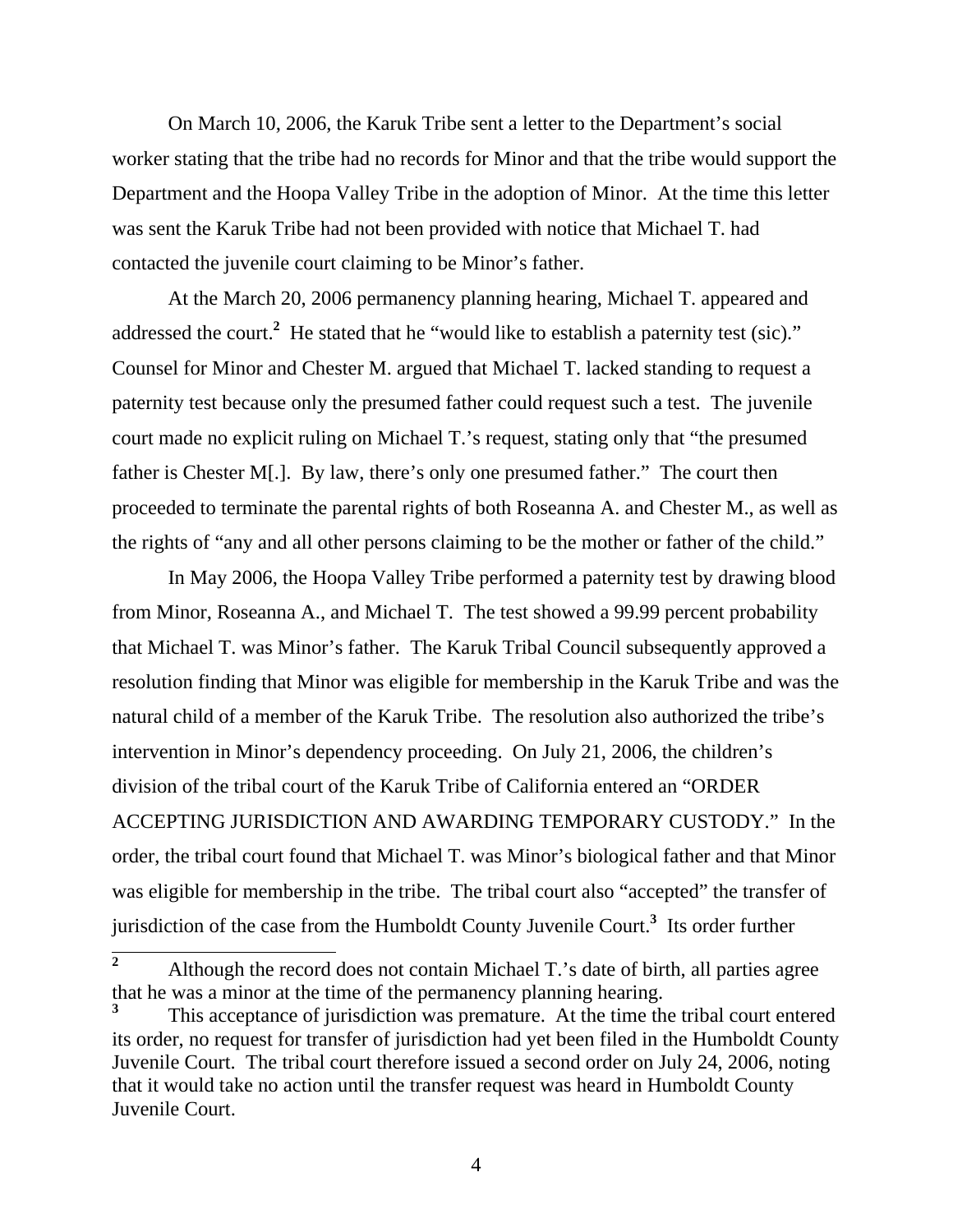provided that "effective upon transfer from the California Superior Court, [Minor] is adjudged a temporary Ward of the Children's Division of the Karuk Tribal Court with temporary legal custody awarded to the Karuk Tribe of California Department of Child and Family Services."

 Shortly thereafter, on July 28, 2006, the Karuk Tribe filed in Humboldt County Juvenile Court a notice of intervention and a request to transfer jurisdiction to the Karuk Tribal Court. On August 1, 2006, the tribe filed in the juvenile court a petition to invalidate the court's earlier termination of parental rights. The following day, the Hoopa Valley Tribe filed a notice of withdrawal of intervention. In its notice, the Hoopa Valley Tribe stated that Minor was not eligible for membership in the Hoopa Valley Tribe.

 On August 7, 2006, Minor's case was calendared for a hearing on the intervention by the Karuk Tribe and the tribe's motion to transfer jurisdiction.**<sup>4</sup>** The juvenile court inquired whether anyone disputed that Minor was the biological child of a Karuk Tribe member. Neither counsel for the Department nor counsel for Minor offered to refute the blood test results showing that Michael T. was Minor's father. The juvenile court then found that "it does appear from the state of the record, and no one has shown otherwise or objected otherwise, that—that the child's tribe is the Karuk Tribe since he is the biological child of a member of the Karuk Tribe, Mr. T[.], by the record before it, the evidence before the Court, and is either a member of or eligible for membership in the Karuk Tribe." The juvenile court therefore confirmed the Karuk Tribe's right to intervene in the case.

 At the continuation of the hearing on August 8, the court appointed counsel for Michael T. That same day, Michael T. filed a parental notification of Indian status, stating that he was a member of the Karuk Tribe and that Minor was a member or eligible for membership in the tribe. Michael T. also filed a statement regarding paternity in which he stated that he had established paternity through a blood test and through the July 21, 2006 judgment of paternity by the children's division of the Karuk Tribal Court. **4** The juvenile court also noted that Marilyn R. and Jason M., who had earlier been

granted de facto parent status, had filed a request for prospective adoptive parent designation.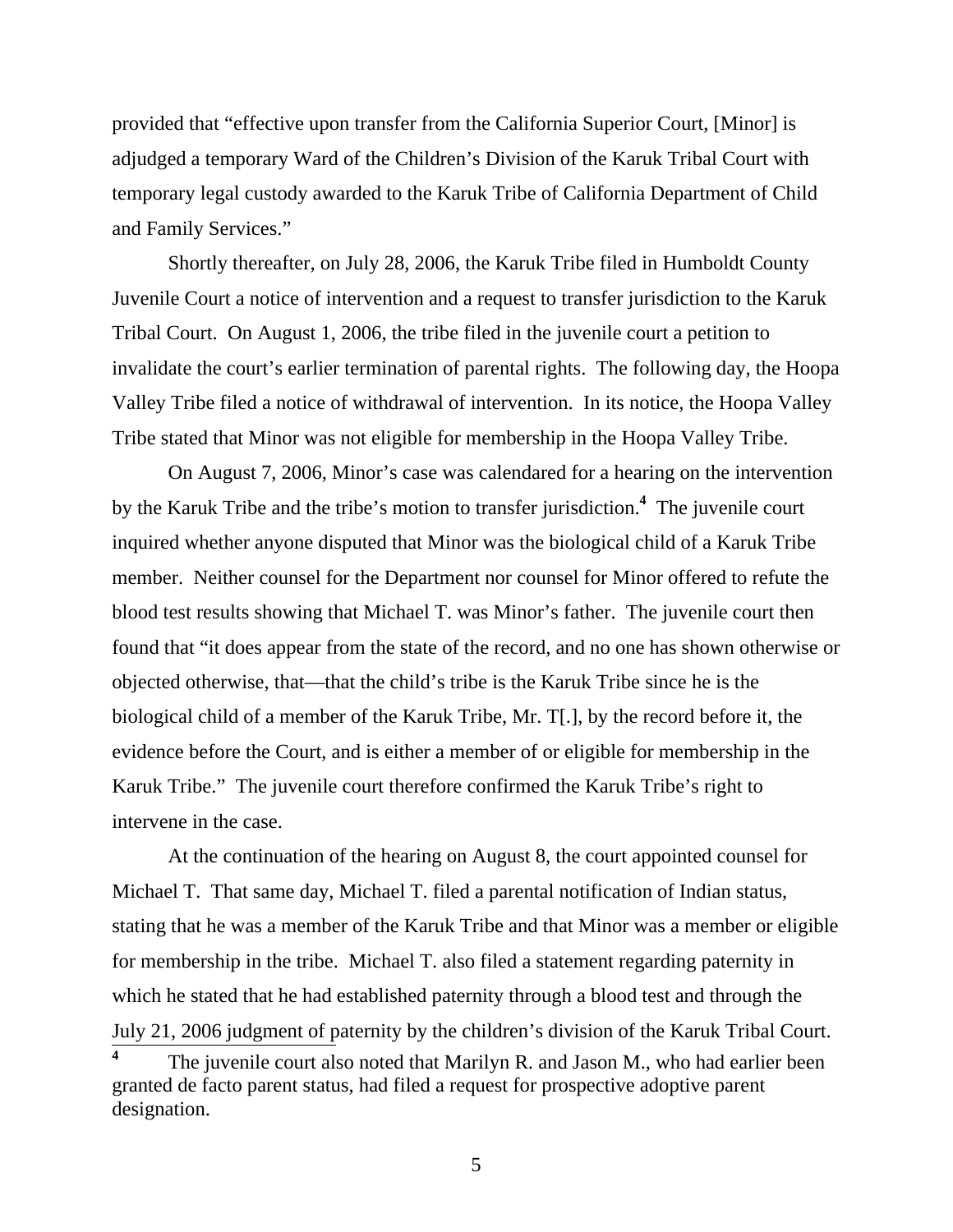On August 16, Michael T. joined the Karuk Tribe's motion to transfer the case to tribal court.

 After various continuances of the hearing, the juvenile court heard argument on a number of motions on September 13, 2006. The juvenile court granted the Karuk Tribe's motion to transfer and entered a written order stating that "[o]n 9-13-06, this matter be transferred to the Children's Division of the Tribal Court of the Karuk Tribe of California pursuant to the Indian Child Welfare Act, [title] 25 U.S.C. § 1911(b)." Although counsel for Minor was present at the hearing, she did not request a stay of the transfer order. Pursuant to title 25 United States Code section 1914,**<sup>5</sup>** the juvenile court also set aside its earlier order terminating parental rights. The court further denied without prejudice the de facto parents' request for prospective adoptive parent designation, denied a motion by Minor's counsel for paternity testing, and granted Michael T.'s motion for visitation. The court directed the clerk's office to complete the transfer to the Karuk Tribal Court and continued the matter to September 25, 2006, to confirm that the case had been transferred.

 At the hearing on September 25, 2006, the juvenile court confirmed that the file had been delivered to the Karuk Tribal Court on September 18, 2006, and had been accepted by the tribal court on the following day. At the same hearing, the juvenile court also relieved all counsel in this matter. On October 25, 2006, the juvenile court signed a form JV-550 ("Juvenile Court Transfer Orders"). (See Cal. Rules of Court, rule 5.605(f).) That order states, "The child is an Indian child under the Indian Child Welfare Act and the child's case is transferred to the Karuk Tribe [T]ribal Court, the child's tribe, under 25 U.S.C. section 1911." The order was filed in Humboldt County Superior Court on October 27, 2006.

 **5** That provisions states: "Any Indian child who is the subject of any action for foster care placement or termination of parental rights under State law, any parent or Indian custodian from whose custody such child was removed, and the Indian child's tribe may petition any court of competent jurisdiction to invalidate such action upon a showing that such action violated any provision of sections [1911], [1912], and [1913] of this Act." (25 U.S.C. § 1914.)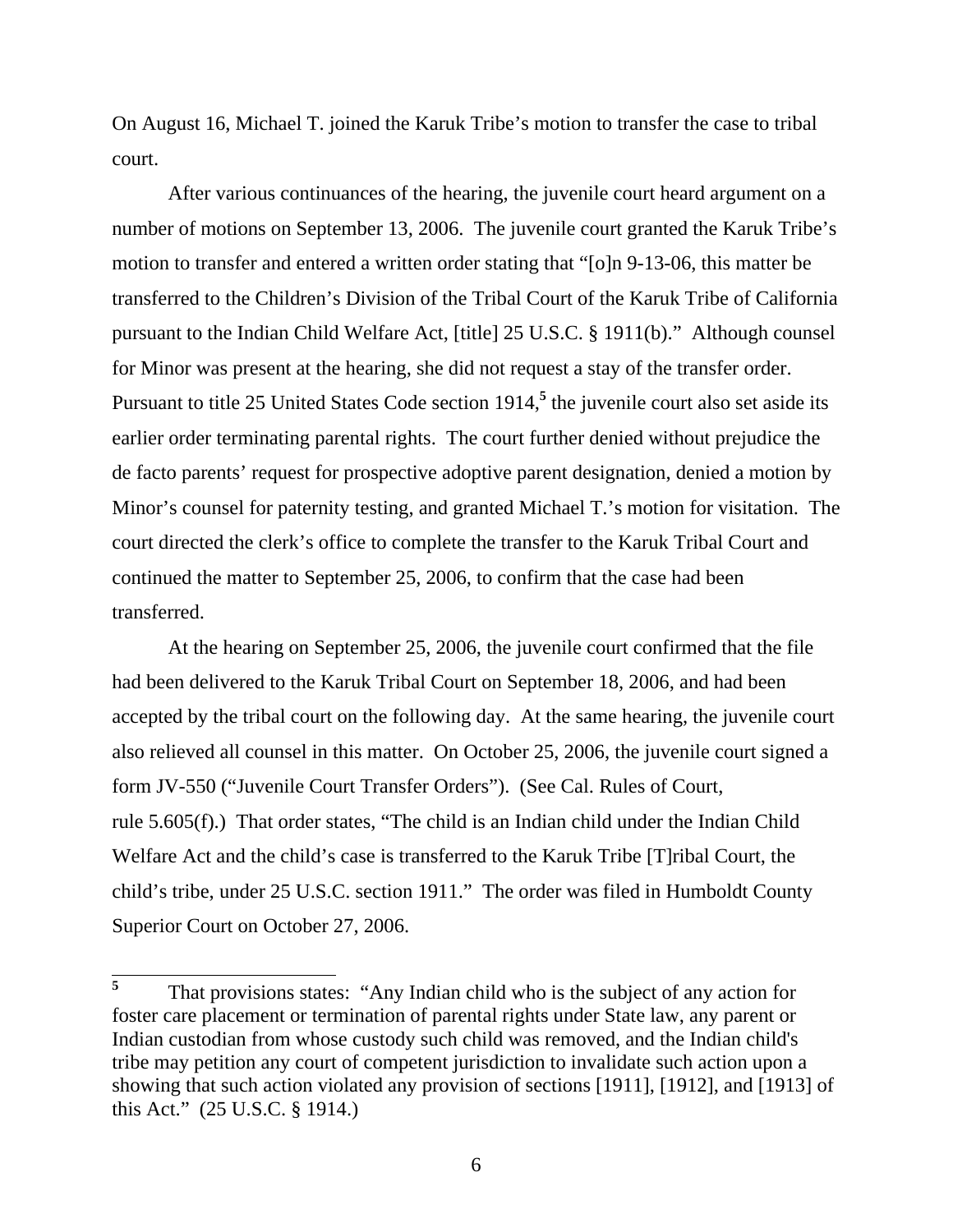On October 2, 2006, counsel for Minor filed a notice of appeal from the juvenile court's September 13, 2006 order setting aside the termination of parental rights. Although the notice of appeal identified only the order setting aside the termination of parental rights, Minor's brief on appeal challenges a number of other rulings by the juvenile court, including the order transferring the case to the Karuk Tribal Court.

 This court appointed appellate counsel for Minor on December 1, 2006. Six months later, on May 15, 2007, Minor's counsel filed a petition for writ of supersedeas/prohibition/habeas corpus and a request for a temporary stay of a Karuk Tribal Court hearing set for May 18, 2007. On May 18, 2007, we denied the petition for writ of supersedeas/prohibition and the request for temporary stay. We severed Minor's habeas corpus claims from the remainder of the petition and further ordered the appeal expedited.**<sup>6</sup>** On June 7, 2007, Minor's counsel filed a second petition for writ of supersedeas and request for stay. We denied this petition by order dated June 12, 2007.

#### **DISCUSSION**

 Minor raises a host of arguments in this court, but before we may address them, we must determine whether we may entertain this appeal at all. Both the Karuk Tribe and Michael T. argue that the juvenile court's transfer of Minor's case to the Karuk Tribal Court has rendered the appeal moot. They note that Minor asks this court to reverse the transfer order and to direct the juvenile court to reassume jurisdiction over his dependency case. In simplest terms, the Karuk Tribe and Michael T. contend that because the juvenile court has transferred the case, the tribal court has accepted jurisdiction, and Minor is now a ward of tribal court, the juvenile court has lost all jurisdiction over Minor's dependency.**<sup>7</sup>** They argue that jurisdiction over Minor now

 $\overline{\phantom{a}}$ **6** In the separate petition for writ of habeas corpus, appellant has raised a number of claims regarding his alleged right to a stable placement and challenging the competency of his trial counsel. We have dismissed that petition by separate order filed this date.

**<sup>7</sup>** In view of the importance of the jurisdictional question, on July 11, 2007, we requested that the parties submit supplemental briefs on this issue. Although the parties have framed the issue as one of mootness and our supplemental briefing request used that term, we believe that the problem is more correctly described as one of jurisdiction.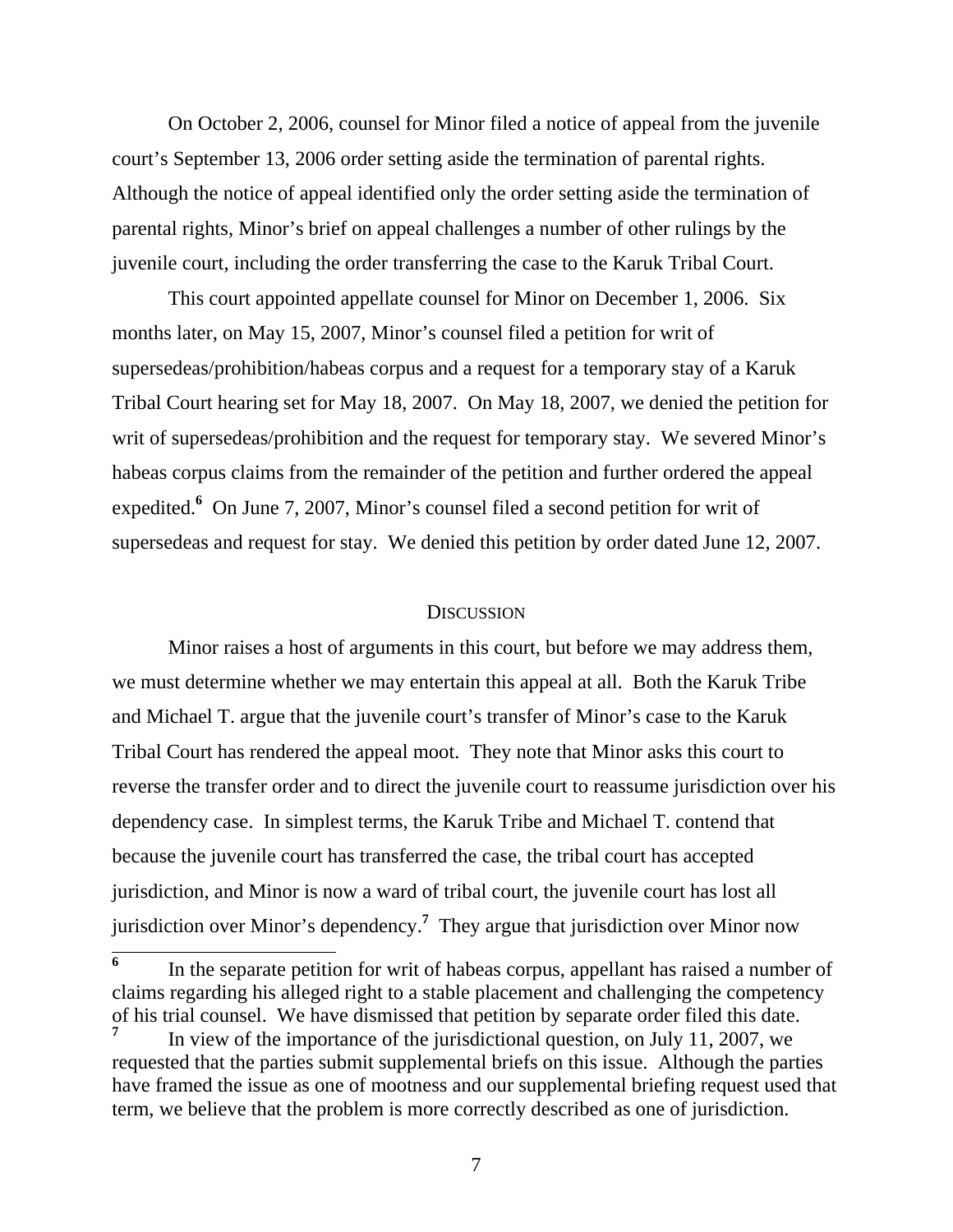resides in the Karuk Tribal Court, and this court has no power to compel that court to return Minor's case to the California courts.

 For the reasons that follow, we conclude that the transfer of Minor's case to the courts of a wholly separate sovereign has deprived the California courts of jurisdiction over this case. Simply put, the juvenile court may not act in a case over which it no longer has jurisdiction, and, as we shall explain, we have no power to command the Karuk Tribal Court to return the case to us. Because this loss of jurisdiction makes it impossible for us to render any effective relief to Minor, we must dismiss this appeal. Before turning to the jurisdictional issue that is at the heart of this case, we will first review ICWA's jurisdictional provisions and the principles of tribal sovereignty that guide our decision.

I. *Transfers to Tribal Courts Under ICWA* 

 $\overline{a}$ 

 Section 101 of ICWA, codified at title 25 United States Code section 1911, governs Indian tribal jurisdiction over custody proceedings involving Indian children. In custody proceedings involving Indian children who reside or are domiciled within the reservation of the tribe, ICWA generally grants the tribe exclusive jurisdiction. (25 U.S.C. § 1911(a).) In contrast, ICWA "creates concurrent but presumptively tribal jurisdiction in the case of children not domiciled on the reservation: on petition of either parent or the tribe, state-court proceedings for foster care placement or termination of parental rights *are to be transferred to the tribal court,* except in cases of 'good cause,' objection by either parent, or declination of jurisdiction by the tribal court." (*Mississippi Choctaw Indian Band v. Holyfield* (1989) 490 U.S. 30, 36, italics added.) Put another way, ICWA establishes a preference for tribal court jurisdiction in cases of foster care placement or termination of parental rights involving Indian children, even where those children are not domiciled or residing within the tribe's reservation. (See Department of

Counsel for Minor, the Karuk Tribe, and Michael T. have filed supplemental briefs. In addition, on July 23, 2007, we appointed counsel for de facto parents Marilyn R. and Jason M., and their counsel has submitted a brief on their behalf which also addresses the jurisdictional issue.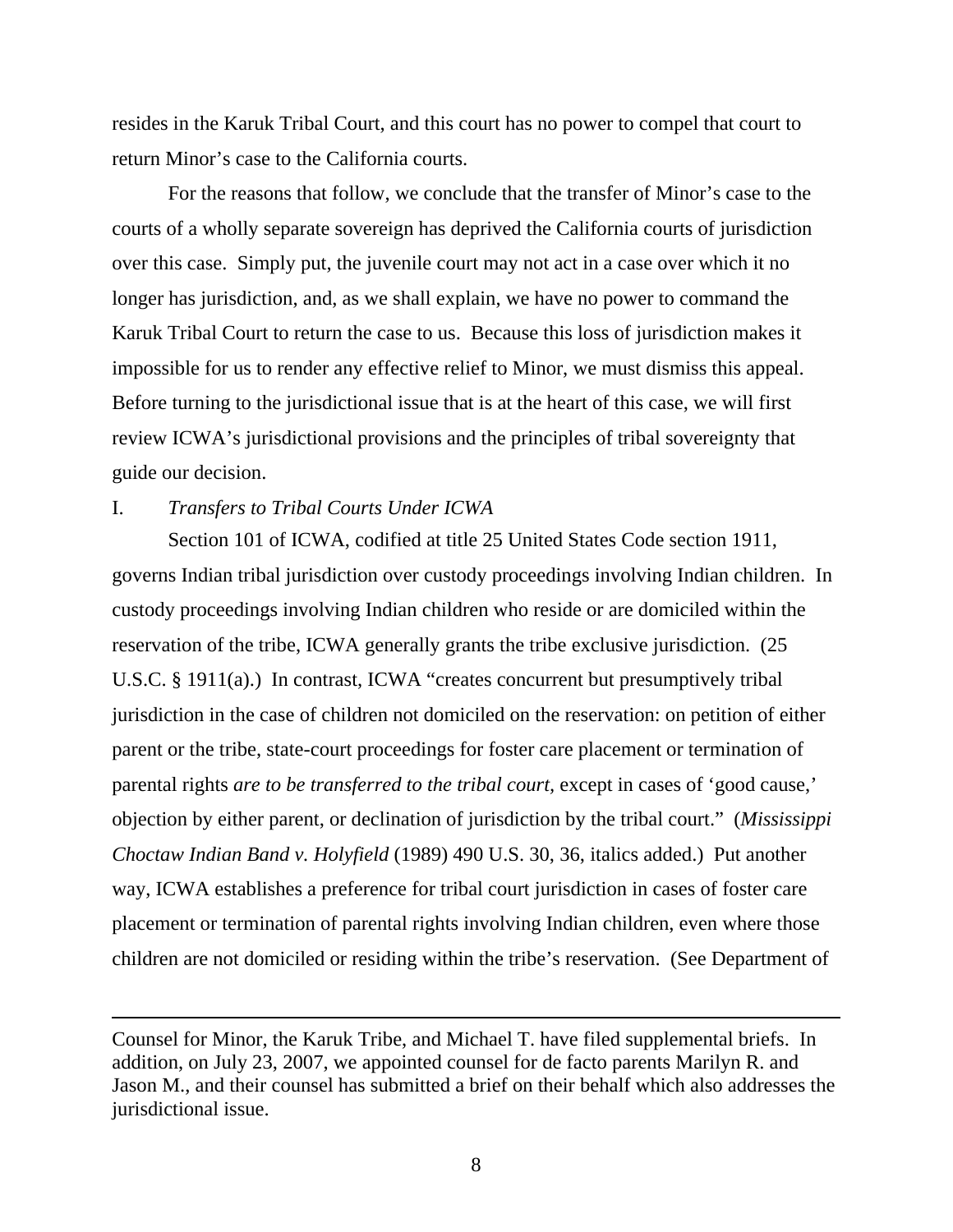the Interior, Bureau of Indian Affairs, Guidelines for State Courts; Indian Child Custody Proceedings, 44 Fed. Reg. 67583, 67592, col. 1 (Nov. 26, 1979) (hereafter "BIA Guidelines") ["Congress has established a policy of preferring tribal control over custody decisions affecting tribal members"].) In such cases, upon petition of either of the Indian child's parents, the child's custodian, or the child's tribe, the state court, "in the absence of good cause to the contrary, *shall transfer such proceeding to the jurisdiction of the tribe*, absent objection by either parent.]" (25 U.S.C. § 1911(b), italics added; see also BIA Guidelines, *supra*, at p. 67590, col. 3 ["Upon receipt of a petition to transfer by . . . the Indian child's tribe, the court must transfer" unless parent objects, tribal court declines jurisdiction, or good cause exists to deny transfer]; Cal. Rules of Court, rule 5.664(c)(2) [on petition of tribe, parent, or Indian custodian to transfer the case, "the juvenile court *must* transfer the proceedings to tribal jurisdiction unless there is good cause not to do so" (Italics added.)].)

 While ICWA clearly establishes a preference for tribal court jurisdiction in custody proceedings involving Indian children and provides certain rules for the transfer of cases to tribal courts, it does not prescribe any particular mechanism or procedure for accomplishing such transfers. (Risling, Cal. Judges' Benchguide: The Indian Child Welfare Act (Cal. Indian Legal Services 2000 ed.) p. 69 ["there is no standard procedure for accomplishing transfer" (bold omitted)].) The BIA Guidelines say only that upon receiving a transfer petition, "the state court shall notify the tribal court in writing of the proposed transfer" and, if the case is transferred, "the state court shall provide the tribal court with all available information on the case." (BIA Guidelines, *supra,* 44 Fed. Reg. at p. 67592, col. 1.) They further state that transfers should be arranged "as simply as possible consistent with due process" and suggest that "[t]ransfer procedures are a good subject for tribal-state agreements under 25 U.S.C. § 1919."**<sup>8</sup>** (BIA Guidelines, *supra,* at p. 67592, col. 2.)

 **8** Under title 25 United States Code section 1919(a), states and Indian tribes are authorized to enter into agreements "respecting care and custody of Indian children and jurisdiction over child custody proceedings, including agreements which may provide for orderly transfer of jurisdiction on a case-by-case basis and agreements which provide for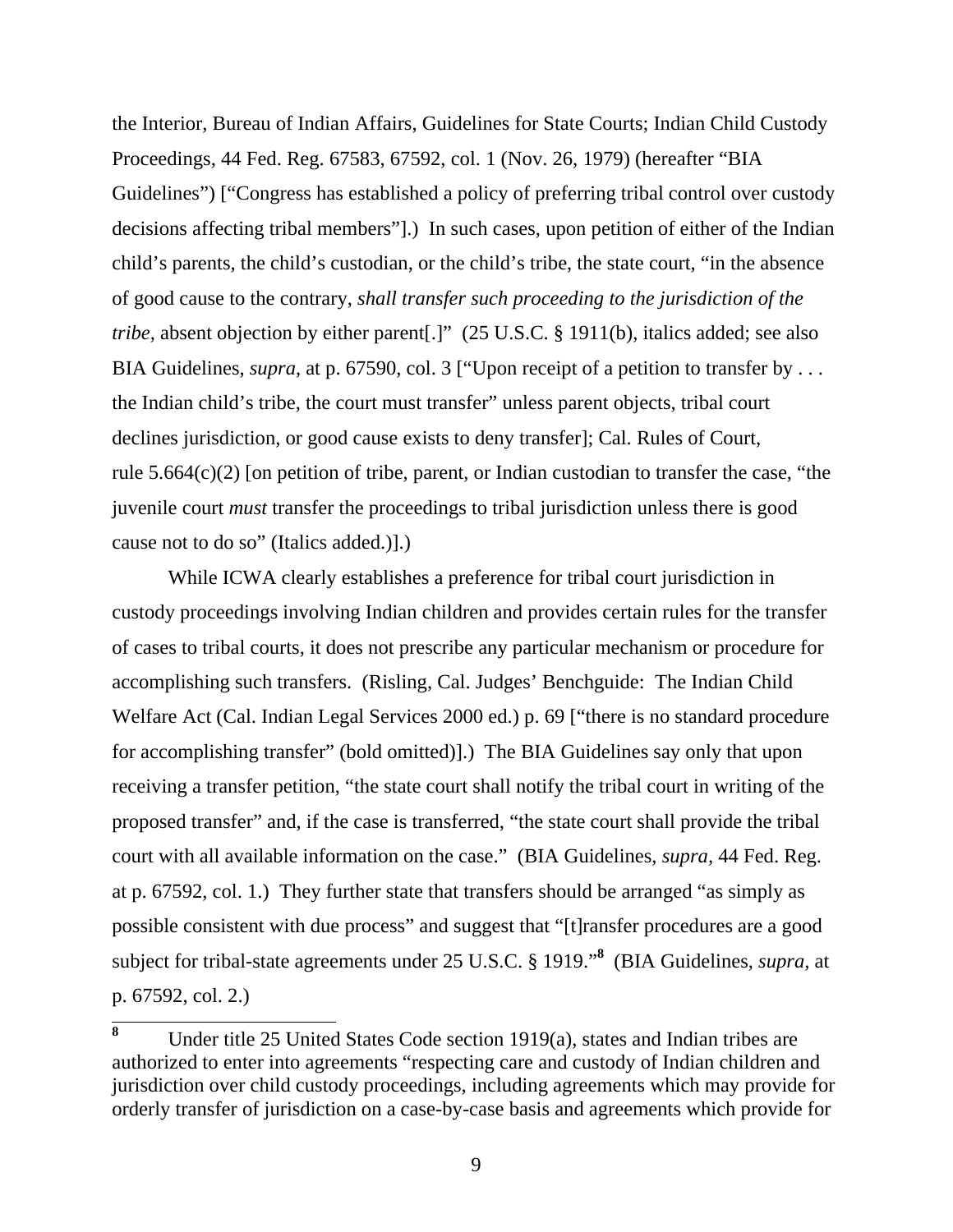Thus, neither ICWA itself nor the guidelines interpreting it are particularly helpful in determining whether the juvenile court's transfer of this proceeding to the Karuk Tribal Court has completely and irrevocably divested the state court of jurisdiction over Minor's case. Despite this absence of direct, controlling authority, we may answer this question by reference to well-established legal principles concerning the status of Indian tribes and to case law concerning transfers of jurisdiction.

### II. *Indian Tribal Sovereignty*

 $\overline{a}$ 

 California case law recognizes the unique status of Indian tribes as sovereign entities. (See, e.g., *Agua Caliente Band of Cahuilla Indians v. Superior Court* (2006) 40 Cal.4th 239, 247 [Indian tribes have been characterized as "'domestic dependent nations,' or separate sovereigns"]; *Campo Band of Mission Indians v. Superior Court* (2006) 137 Cal.App.4th 175, 181 ["an Indian tribe is a sovereign authority"]; *Redding Rancheria v. Superior Court* (2001) 88 Cal.App.4th 384, 387 ["An aboriginal American tribe is a sovereign nation"]; see also Cohen, Handbook of Federal Indian Law (2005 ed.) § 4.01[1][a], at p. 207 ["the constitutional recognition of tribes as sovereigns in a government-to-government relationship with the United States has remained a constant in federal Indian law"].) "Indian tribes are not states. They have a status higher than that of states. They are subordinate and dependent nations possessed of all powers [except] to the extent that they have expressly been required to surrender them by the superior sovereign, the United States. [Citation]." (*N.L.R.B. v. Pueblo of San Juan* (10th Cir. 2002) 276 F.3d 1186, 1192, fn. 6; accord, *Gavle v. Little Six, Inc.* (Minn. 1996) 555 N.W.2d 284, 289 (*Gavle*) ["Indian tribes . . . possess a kind of sovereignty superior to that of states but inferior to that of the federal government"].) An attribute of this sovereignty is the power of tribes to establish their own courts, and thus Congress has

concurrent jurisdiction between States and Indian tribes." (25 U.S.C. § 1919(a).) Minor has requested that we take judicial notice of the "Title IV-E Intergovernmental Agreement Between the California Department of Social Services and the Karuk Tribe of California." We grant the request. (Evid. Code, § 452, subd. (c).) Nevertheless, our review of this agreement has not disclosed any provisions governing the procedure for transferring custody cases from state to tribal courts.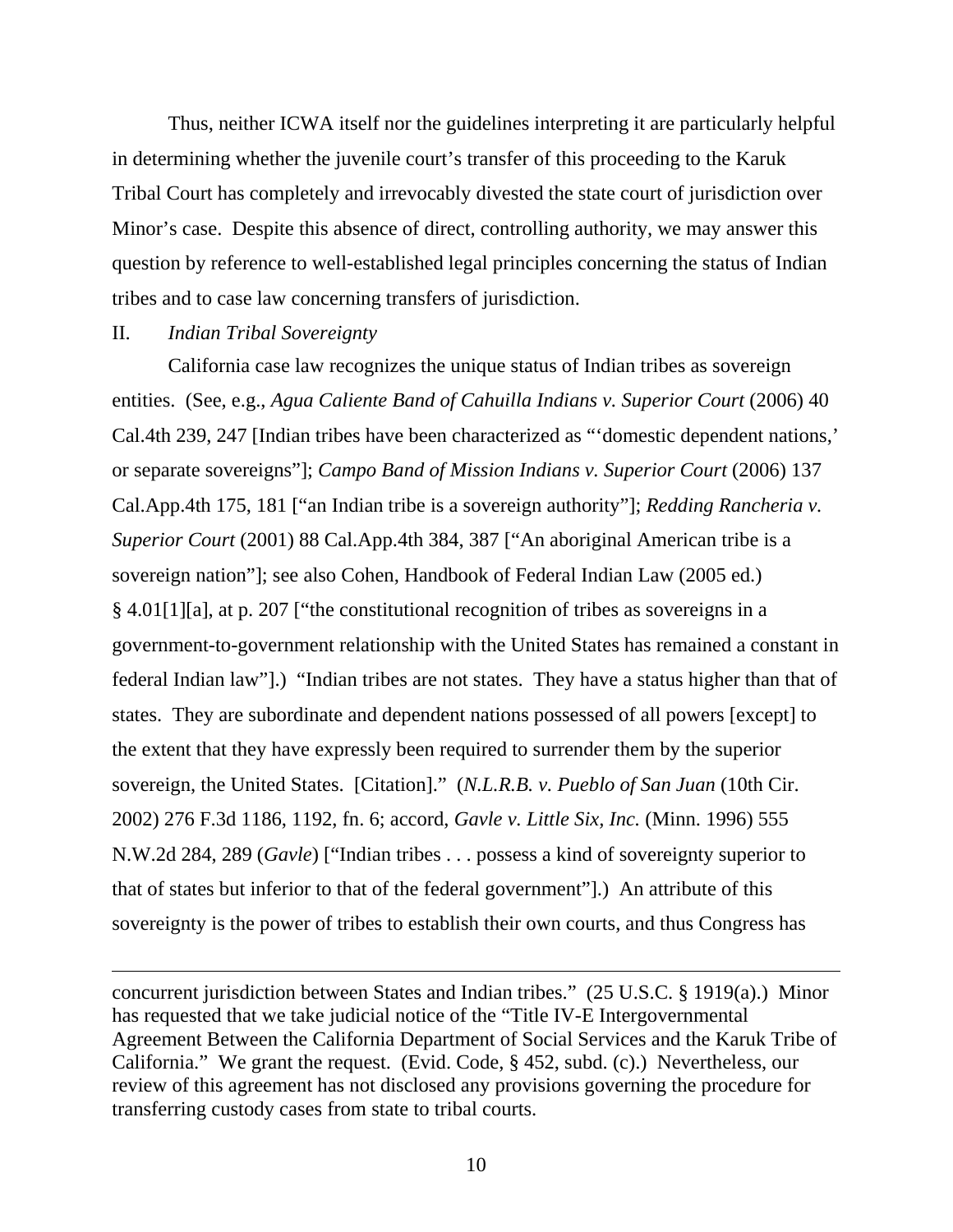declared that "Indian tribes possess the inherent authority to establish their own form of government, including tribal justice systems." (25 U.S.C. § 3601(4).)

 "[A]lthough the tribal court is located within the geographic boundaries of the state, it is not a [California] court; it is the court of an independent sovereign." (*Teague v. Bad River Band* (Wis. 2000) 612 N.W.2d 709, 717.) The jurisdictional issue in this case arises in large part from this fact. We are not dealing here with a jurisdictional conflict between two California courts. Instead, this case presents a question concerning the allocation of jurisdiction between the courts of two separate and distinct sovereigns the state of California and the Karuk Tribe. The principle of Indian sovereignty is therefore central to our analysis, because the United States Supreme Court has noted that the sovereignty of the Tribe "provides a backdrop against which the applicable . . . federal statutes must be read." (*McClanahan v. Arizona State Tax Comm'n* (1973) 411 U.S. 164, 172.) Bearing the principle of tribal sovereignty in mind, we turn to an analysis of cases that address appellate review of ICWA transfer orders.

III. *The California Courts Have Lost Jurisdiction Over Minor's Case.* 

 In their supplemental briefs, the parties have directed our attention to a number of cases in which appellate courts have reviewed ICWA transfer orders. We discuss these cases first to determine whether they can support an exercise of our appellate jurisdiction in this case. We find these cases inconclusive, and we therefore turn next to cases addressing the effect of transfer orders on trial court jurisdiction. As we explain below, our review of the relevant case law indicates that the juvenile court's transfer of jurisdiction to the Karuk Tribal Court has deprived us of jurisdiction to consider this appeal.

#### A. *Cases Involving Appellate Review of ICWA Transfer Orders*

 Our research has disclosed two reported cases in which California courts have clearly entertained appeals from ICWA transfer orders. (*In re M.A.* (2006) 137 Cal.App.4th 567, 571, 578 [affirming transfer order to Karuk Tribal Court]; *In re Larissa G.* (1996) 43 Cal.App.4th 505, 508, 516 (*Larissa G.*) [reversing transfer order].) In neither case, however, did the courts address whether the transfer of the case to tribal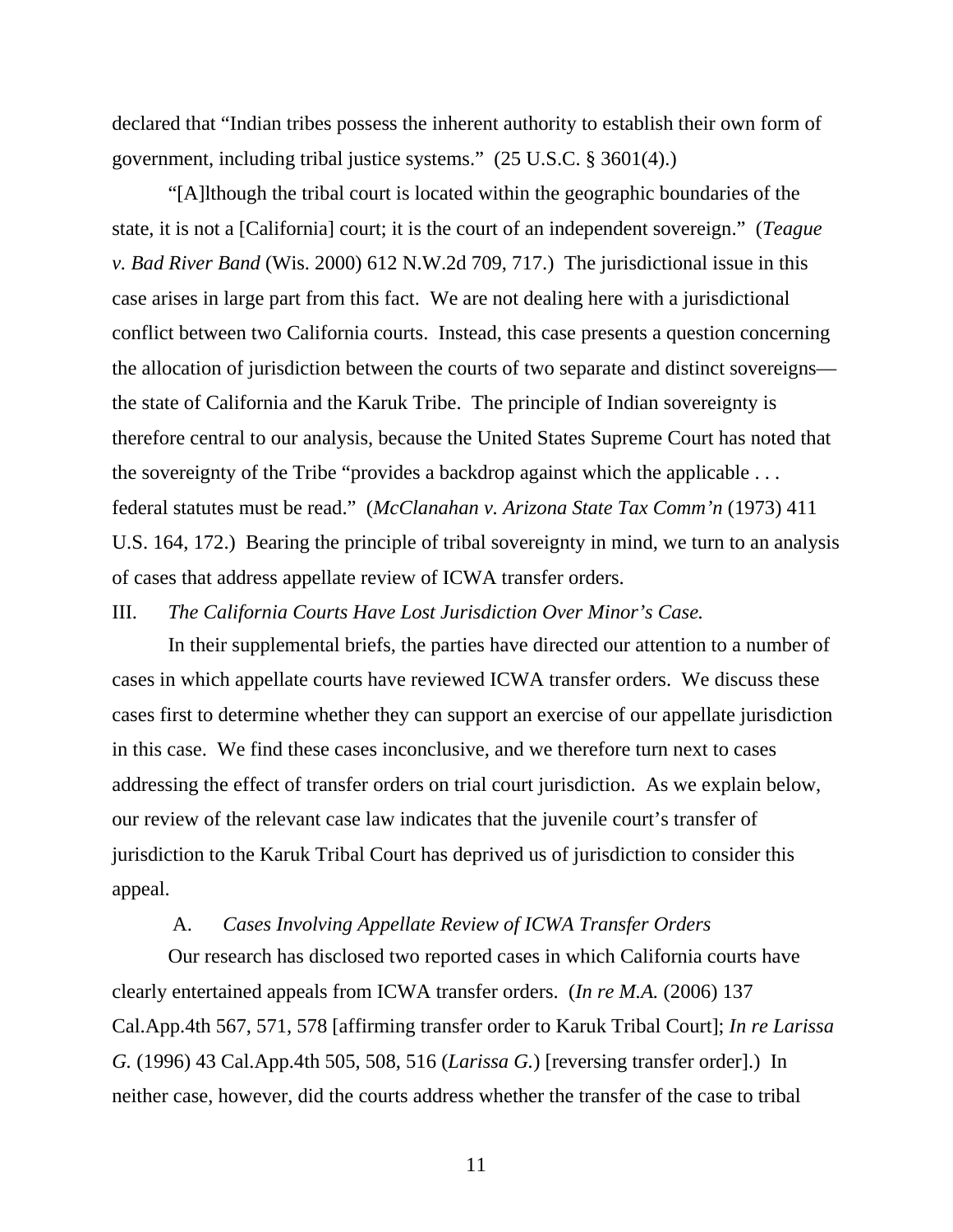court divested the state courts of jurisdiction.**<sup>9</sup>** As these opinions did not consider the jurisdictional issue, they do not provide any support for an exercise of jurisdiction in this case. (See *American Portland Cement Alliance v. E.P.A.* (D.C. Cir. 1996) 101 F.3d 772, 775-776 [concluding that court lacked subject matter jurisdiction to review certain EPA determinations despite two prior cases in which court had exercised jurisdiction to review such determinations; issue of jurisdiction had not been presented in earlier cases].)

 Cases from other states are similarly unhelpful. In some cases, although litigants have contended that the transfer of a case from state to tribal court deprives the state courts of jurisdiction, the court has not passed upon the issue. (*In Interest of Armell* (Ill.App. 1 Dist. 1990) 550 N.E.2d 1060, 1063, 1069 [affirming transfer order without addressing tribe's argument that state court lost jurisdiction after transfer].) In other cases, the transfer order was stayed pending appeal so that the state courts did not lose jurisdiction over the case before the appeal could be resolved. (*Ex parte C.L.J.* (Ala.Civ.App. 2006) 946 So.2d 880, 884 [guardian ad litem's motion for emergency stay granted]; *People in Interest of J.L.P.* (Colo.App. 1994) 870 P.2d 1252, 1256 [appellate court granted stay of execution of transfer of jurisdiction pending appeal]; *In re Interest of C.W.* (Neb. 1992) 479 N.W.2d 105, 110 [juvenile court stayed transfer of children pending appeal].) In one case, a Montana trial court concluded that it had lost jurisdiction over a juvenile proceeding once it entered an ICWA transfer order, but the Montana Supreme Court appears to have disagreed because the tribe did not take custody

 $\overline{9}$ It is possible that in those cases the courts granted a stay of the transfer order pending appeal to preserve appellate jurisdiction. (Cf. *In re Wanomi P.* (1989) 216 Cal.App.3d 156, 163 (*Wanomi P.*) [apparently reviewing ICWA transfer order to Canadian Indian tribe, but noting that stay of order had been obtained before minor was sent to Canada]; *In re Manuel P.* (1989) 215 Cal.App.3d 48, 72-73 (*Manuel P.*) [juvenile criminal defendant could have preserved right to appeal by requesting that California juvenile court stay order that he return to Mexico].) Neither *In re M.A.* nor *Larissa G.* mentions such a stay, however. In its supplemental brief on the issue of jurisdiction, the Karuk Tribe claims that a stay was granted in the *Larissa G.* case. In support of this claim, the Karuk Tribe has attached to its supplemental brief materials that appear to be taken from the juvenile court and appellate court records in that case. We will not consider the materials because they are not authenticated, and the Karuk Tribe has not requested that we take judicial notice of them. (Cal. Rules of Court, rule 8.252(a)(1).)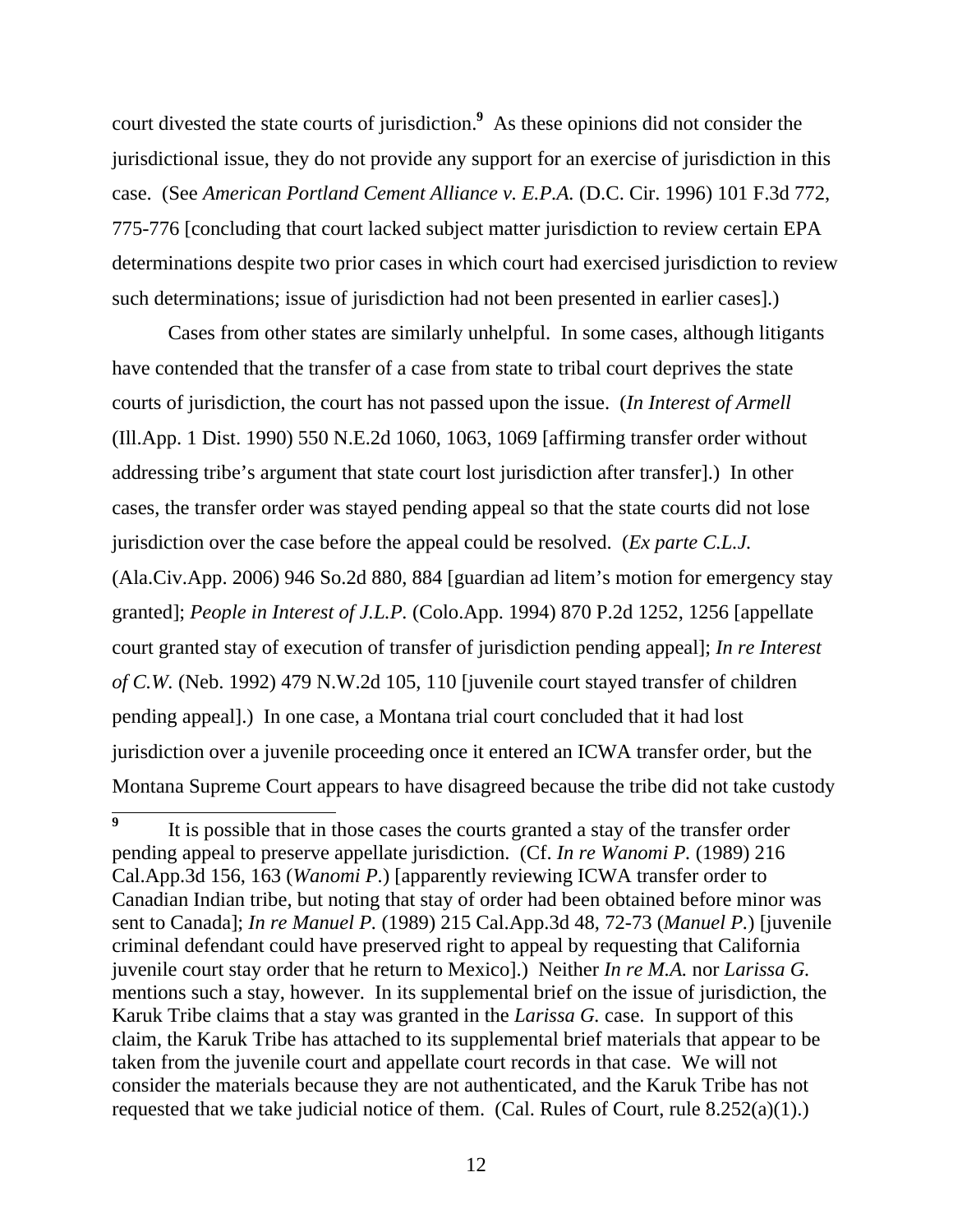of the children, who remained in a county foster home pending the outcome of the appeal. (*Matter of G.L.O.C.* (Mont. 1983) 668 P.2d 235, 236, 237.) The Montana Supreme Court then vacated the transfer order. (*Id.* at p. 238.) Finally, in *People in Interests of M.C.* (S.D. 1993) 504 N.W.2d 598, the South Dakota Supreme Court first granted a temporary stay of the transfer order pending consideration by the full court, which then denied the motion for stay. (*Id.* at pp. 599-600.) Despite the lack of a stay, the court went on to reverse the transfer order, but it noted that "[a]t the hearing on the request for a stay, the Tribe, through its counsel, assured the trial court that if the transfer was reversed, the Tribe would transfer the case back to state court." (*Id.* at p. 602.) In essence, it appears that the tribe in that case voluntarily agreed to abide by the South Dakota Supreme Court's decision.

 These cases do not assist us in determining whether we have the power to review the propriety of an ICWA transfer order *after* the juvenile court has ordered the case transferred to the tribal court, the tribal court has accepted jurisdiction, and the minor has been made a ward of the tribal court. The answer to the question lies instead in an analysis of the effect of the transfer on the juvenile court's jurisdiction.

# B. *Transfer of the Case Deprives the California Juvenile Court of Any Further Jurisdiction to Act.*

 We have found only one published case that directly addresses how an ICWA transfer order affects the jurisdiction of the transferor court. In *Comanche Indian Tribe of Oklahoma v. Hovis* (W.D.Okl. 1994) 847 F.Supp. 871 (*Hovis*), reversed on other grounds (10th Cir. 1995) 53 F.3d 298,**<sup>10</sup>** an Oklahoma state court had granted a tribal

 $10$ **<sup>10</sup>** The Tenth Circuit reversed the district court's judgment in *Hovis* because the appellate court concluded that collateral estoppel precluded the tribe from relitigating its jurisdictional claims in federal court after those claims had been considered and rejected by the Oklahoma state courts. (*Comanche Indian Tribe of Oklahoma v. Hovis* (10th Cir. 1995) 53 F.3d 298, 303-304.) Although the district court's judgment in *Hovis* was reversed, we may still rely on its opinion as persuasive authority. (Cf. *Roe v. Anderson* (9th Cir. 1998) 134 F.3d 1400, 1404 [Ninth Circuit opinion that had been vacated by U.S. Supreme Court remained "viable as persuasive authority"]; *In re Taffi* (9th Cir. 1995) 68 F.3d 306, 310 [relying on persuasive authority of Ninth Circuit opinion vacated by U.S.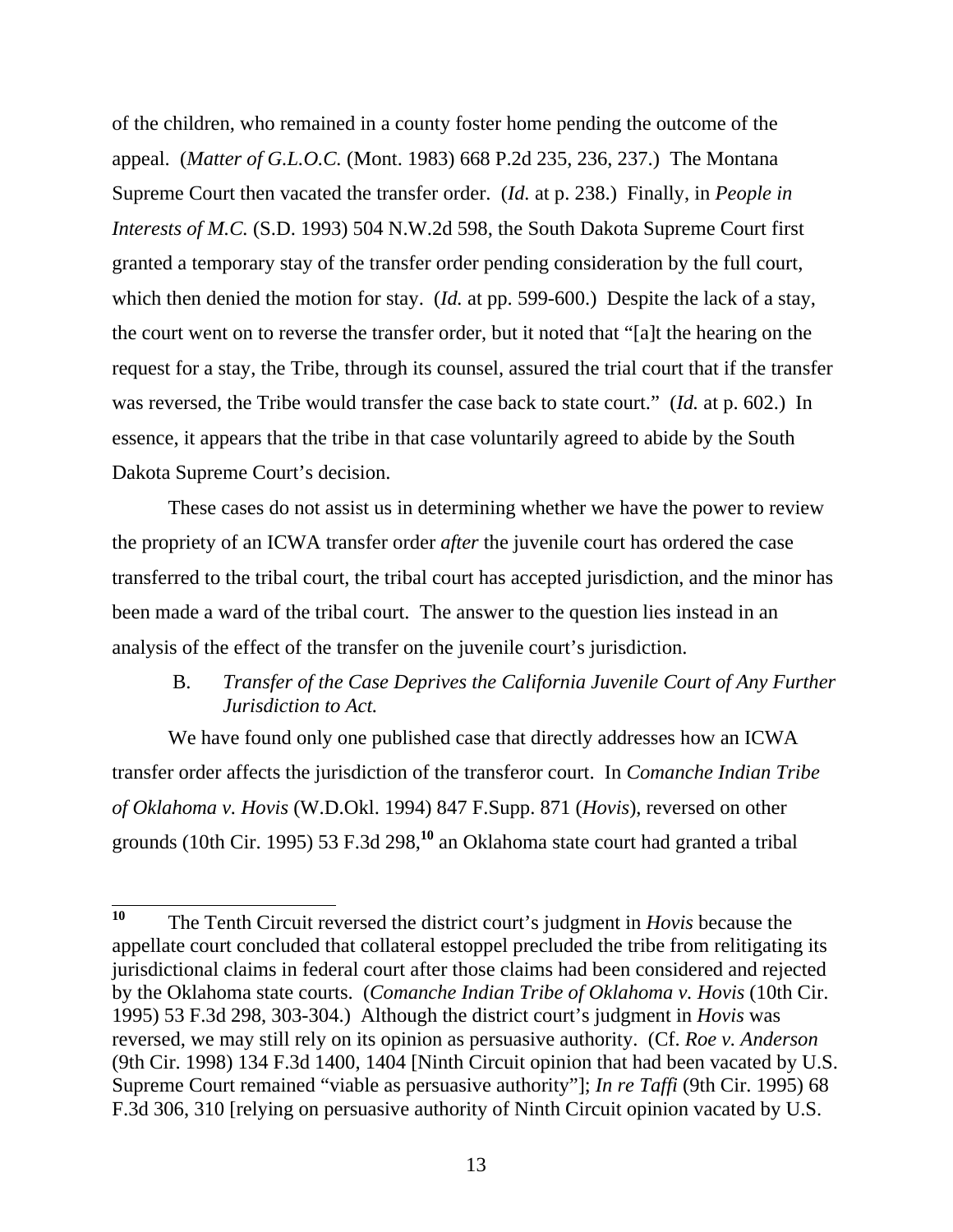request to transfer a juvenile case to tribal court pursuant to title 25 United States Code section 1911(b). (*Hovis, supra,* at p. 874.) In June 1987, the tribal court issued an order accepting jurisdiction and made the two children at issue wards of the tribal court. (*Ibid*.) Over the next three and a half years, the tribal court conducted a number of custody and related proceedings concerning the children. (*Ibid*.) In February 1991, the children's non-Indian mother asked the Oklahoma state court to vacate the transfer order. (*Ibid.*) The state court did so, concluding that the transfer order was void because it had been granted over the mother's objection. (*Ibid.*) After the conclusion of the proceedings in Oklahoma state court, the tribe intervened in the proceedings in the tribal juvenile court and received an order holding that the tribal court had exclusive jurisdiction over the matter. (*Id.* at pp. 874-875.) The tribe then filed an action in federal court seeking a declaration that the tribal court possessed exclusive jurisdiction. (*Id.* at p. 875.)

 At the conclusion of its opinion, the *Hovis* court addressed the tribe's contention that the state court lost any jurisdiction that it had over the case when it transferred the matter to the tribal court in 1987. (*Hovis, supra,* 847 F.Supp. at pp. 885-887.) The defendants, including the mother, argued that the original transfer order was void because it was made over mother's objection, and that once the state court found its initial transfer improper, it could reassert jurisdiction to correct its error. (*Id.* at p. 885.) Relying on Oklahoma state law governing transfers of venue, the district court held that the state court lost jurisdiction over the case after it transferred the matter and transmitted the case file to the tribal court. (*Id.* at pp. 886-887.) Because the record already had been transferred and the tribal court had asserted its exclusive jurisdiction, "the State Court, at [the time the motion to vacate was filed] in 1991, had indeed lost jurisdiction to vacate the prior order." (*Id.* at p. 887.) As a result, the district court concluded that the state court had no jurisdiction to reconsider and vacate the transfer order, and its vacation of that order was void for lack of jurisdiction. (*Ibid.*)

Supreme Court]; *Orhorhaghe v. I.N.S.* (9th Cir. 1994) 38 F.3d 488, 493, fn. 4 [vacated opinion retains value as persuasive authority].)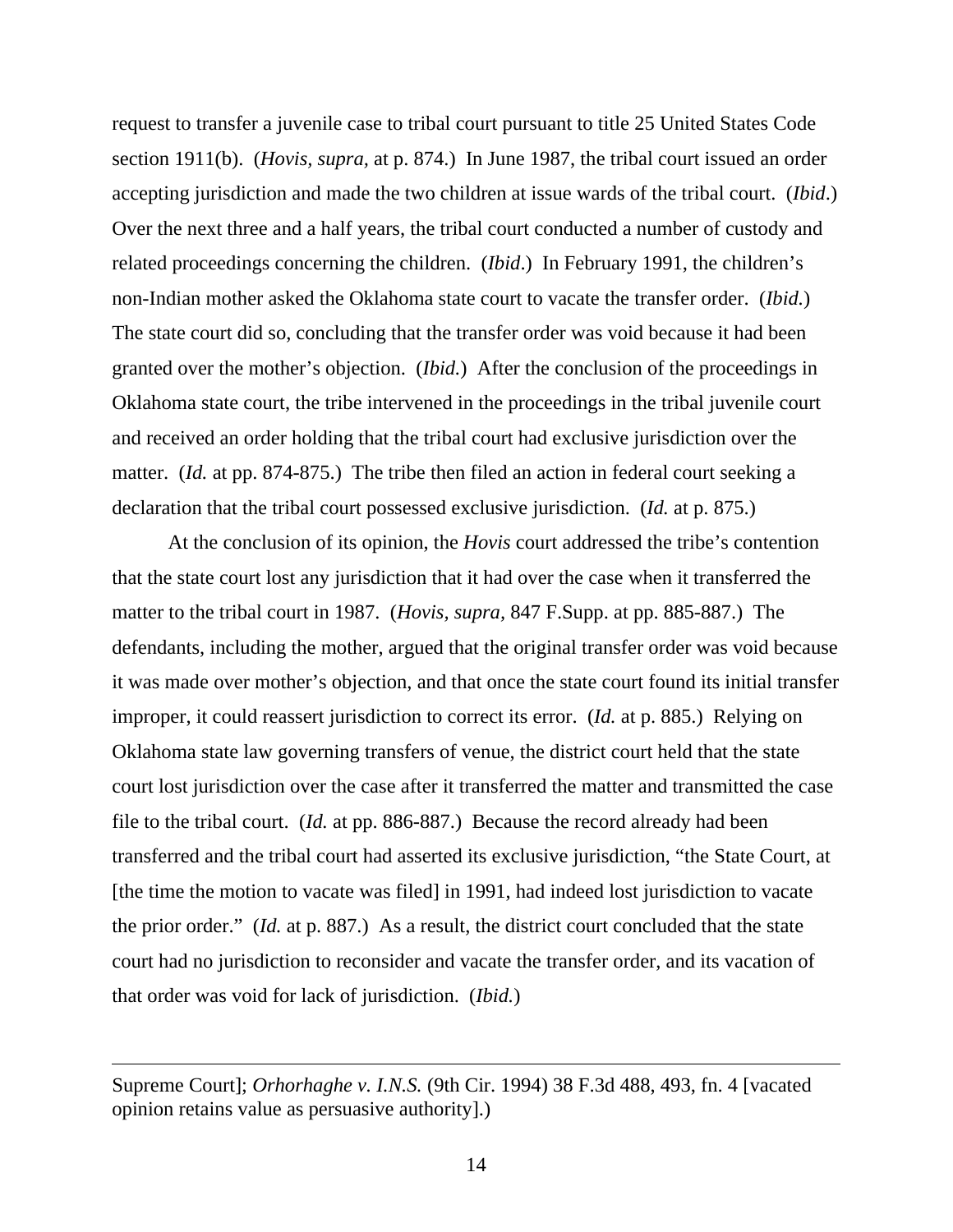Because *Hovis* appears to be the only case directly on point, we look to other areas of the law for additional guidance. A helpful analogy to the situation before us is the removal of actions from state court to federal court under title 28 United States Code section 1446. Just as states and Indian tribes are separate sovereigns, states are separate sovereigns with respect to the federal government. (E.g., *Heath v. Alabama* (1985) 474 U.S. 82, 89.) Removal of an action may therefore be viewed as a transfer of the proceeding from the courts of one sovereign (a state) to the courts of another (the United States). As a consequence, when an action is removed from state court to federal court, the state court loses jurisdiction to proceed further with the matter. As the Ninth Circuit has explained, "[t]he removal of an action to federal court necessarily divests state and local courts of their jurisdiction over a particular dispute." (*Cal. Ex. Rel. Sacramento Metro. Air Quality v. U.S.* (9th Cir. 2000) 215 F.3d 1005, 1011.) Thus, "a removal petition deprives the state court of jurisdiction as soon as it is filed and served upon the state court." (*People v. Bhakta* (2006) 135 Cal.App.4th 631, 636; accord, *Resolution Trust Corp. v. Bayside Developers* (9th Cir. 1994) 43 F.3d 1230, 1238 ["the state court loses jurisdiction upon the filing of the petition for removal"].) In sum, once the action is removed to the courts of a different sovereign, the state court loses its power to adjudicate the dispute.

 Applying the reasoning of these cases to the appeal before us supports the conclusion that the California courts are deprived of jurisdiction. The Humboldt County Juvenile Court lost jurisdiction over Minor's dependency proceeding once the case was transferred to the Karuk Tribal Court and the latter court accepted jurisdiction. (*Hovis, supra,* 847 F.Supp. at p. 887.) Even if we were to find that the juvenile court erred on the merits (a question we do not reach), we would be unable to grant effective relief to Minor. We are reviewing only the orders of the Humboldt County Juvenile Court, and that court no longer has any jurisdiction over this case. (See Bench Handbook, The Indian Child Welfare Act (CJER 2006) Determining Jurisdiction, § 1.11, p. 9 ["A transfer is a request for the entire case to go to the tribal court for all purposes and *terminates state jurisdiction*." (Italics added.)].) Although we are empowered to issue orders to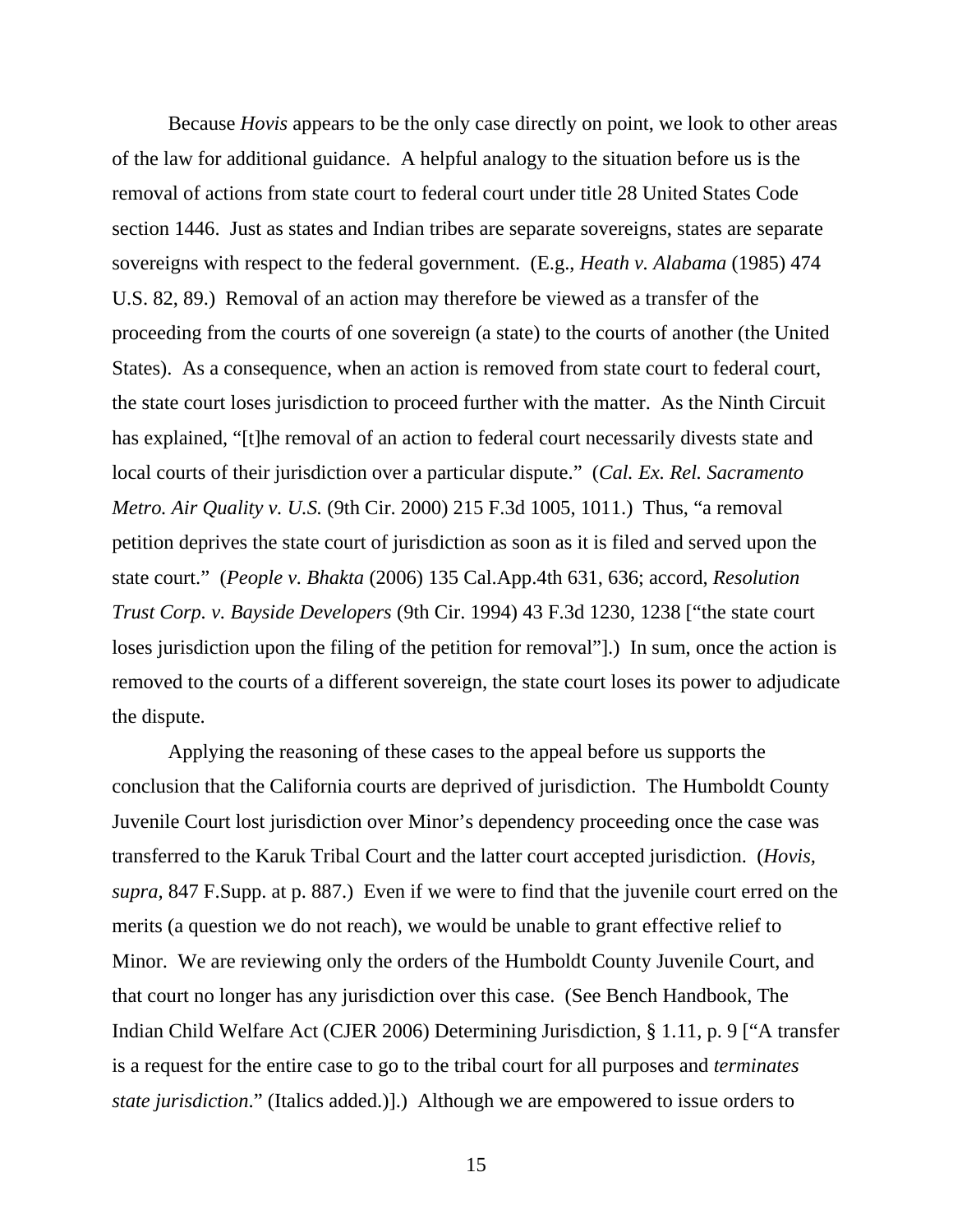California juvenile courts, we have no similar power over the Karuk Tribal Court. (See *Matsch v. Prairie Island Indian Community* (Minn.App. 1997) 567 N.W.2d 276, 279 ["We know of no legal authority that extends to state courts[] appellate rights and powers over an Indian tribal court."].) Unlike the federal courts, we do not have jurisdiction to engage in even limited review of a tribal court's decisions.**<sup>11</sup>** (*Lemke ex rel. Teta v. Brooks* (Minn.App. 2000) 614 N.W.2d 242, 245.) Because the Karuk Tribe is a separate sovereign, we could no more compel its courts to comply with our orders than we could compel the courts of a foreign state or nation to do so. (See *Wilson v. Marchington* (9th Cir. 1997) 127 F.3d 805, 807 ["Because states and Indian tribes coexist as sovereign governments, they have no direct power to enforce their judgments in each other's jurisdictions."]; *Gavle, supra,* 555 N.W.2d at p. 289 ["absent a grant of federal authority, state courts have no jurisdiction over Indians, Indian tribes or other Indian entities"]; *Anderson v. Engelke* (Mont. 1998) 954 P.2d 1106, 1110-1111 [state court has no power to enforce a tribal court judgment within the boundaries of an Indian reservation via state law and execution proceedings]; cf. *In re Baby Girl A.* (1991) 230 Cal.App.3d 1611, 1624 (dis. opn. of Crosby, J.) ["the Orange County Superior Court certainly lacks jurisdiction to compel a court of a sovereign foreign nation to follow a United States statute"].)

 As the foregoing discussion makes clear, we cannot adopt Minor's suggestion that we simply reverse the transfer order and direct the juvenile court to "reassume jurisdiction" over this matter. The case has been transferred to the Karuk Tribal Court, which has exercised its jurisdiction and declared Minor a ward of that court. Even if we

 $11$ **<sup>11</sup>** Cases such as *Brown on Behalf of Brown v. Rice* (D.Kan. 1991) 760 F.Supp. 1459 (*Rice*), cited by counsel for the de facto parents, are not to the contrary. The federal district court in *Brown* held that it had subject matter jurisdiction to adjudicate a challenge to a tribal court's custody decision, but its jurisdiction arose because "challenges to the exercise of jurisdiction by a tribal court present a question of *federal common law* which can be heard *in a federal court* under the general federal question statute, 28 U.S.C. § 1331." (*Rice, supra,* at p. 1462, italics added.) Nothing in the opinion indicates that state courts possess similar power.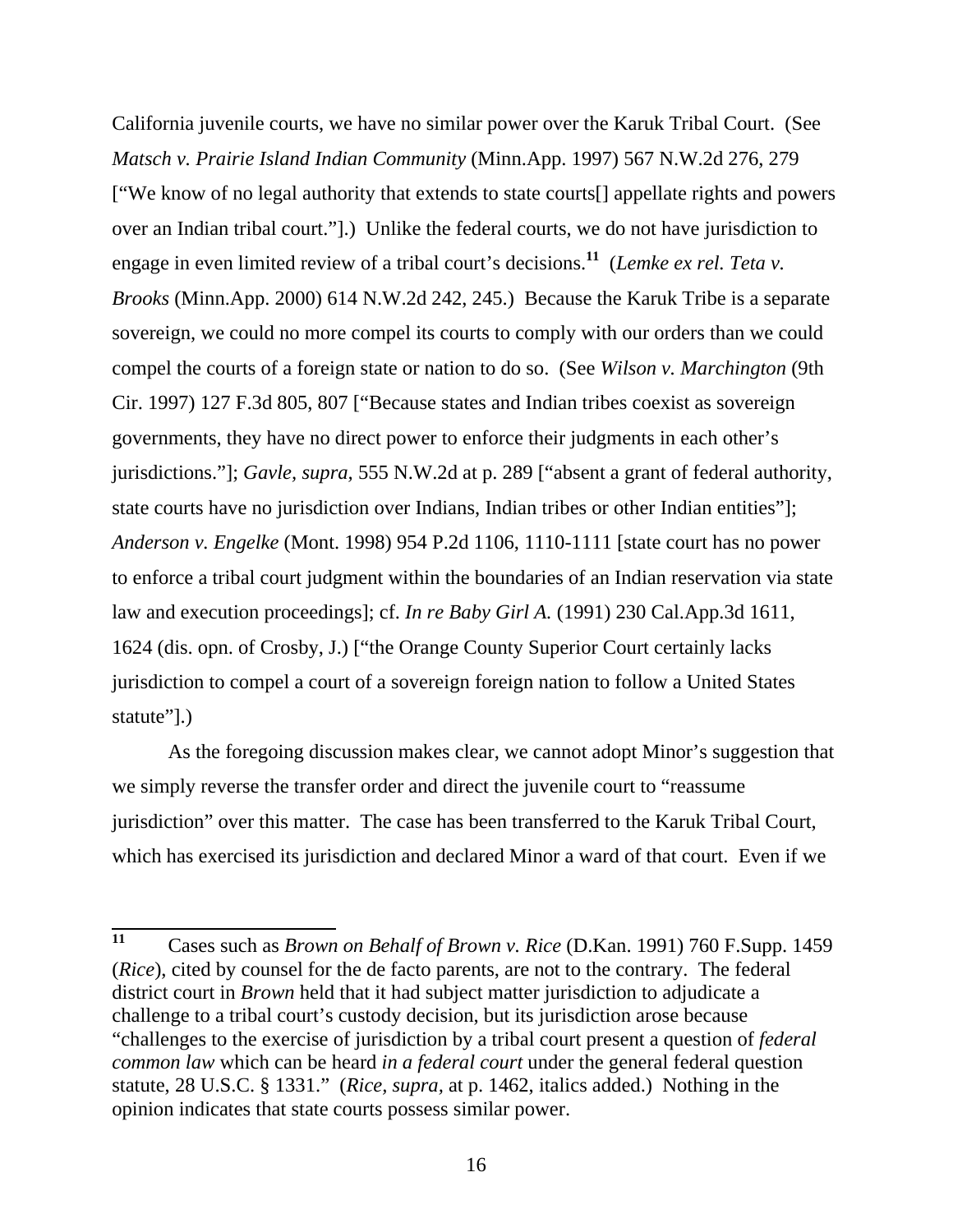were to reverse, neither the juvenile court nor this court has the power to command the courts of a wholly separate sovereign to return the case to us.

C. *ICWA's Grant of Concurrent Jurisdiction to State Courts Does Not Permit State Courts to Retain Jurisdiction After Transfer Is Completed.* 

 Minor argues that the juvenile court's transfer order "bestowed joint or 'concurrent' jurisdiction on the tribal court—the order did not terminate the state judiciary's authority to make orders in the exercise of its concurrent jurisdiction over a California dependent minor."**<sup>12</sup>** Minor appears to interpret ICWA's grant of concurrent jurisdiction to state and tribal courts as permitting a state court to continue to issue orders affecting the dependent juvenile even after the case has been transferred to the tribal court. Minor's argument betrays a basic misunderstanding of the meaning of the term "concurrent jurisdiction."

When we speak of "concurrent jurisdiction," we refer to a situation in which two (or perhaps more) different courts are authorized to exercise jurisdiction over the same subject matter, such that a litigant may choose to proceed in either forum.**<sup>13</sup>** As the Minnesota Supreme Court explained in a case involving an Indian tribe, "[c]oncurrent

**<sup>13</sup>** Although courts refer to the jurisdiction granted by ICWA under title 25 United States Code section 1911(b) as "concurrent," in this context the term is perhaps somewhat imprecise. The Ninth Circuit has described this jurisdiction as "referral jurisdiction" and noted that "referral jurisdiction is broader in scope than concurrent jurisdiction, in that referral jurisdiction is concurrent *but presumptively tribal* jurisdiction." (*Native Village of Venetie I.R.A. Council v. Alaska* (9th Cir. 1991) 944 F.2d 548, 561, italics in original.)

 $\overline{12}$ **<sup>12</sup>** It should be obvious that Minor is incorrect in contending that the juvenile court's transfer order "bestowed" jurisdiction on the Karuk Tribal Court. The tribal court's jurisdiction is a product of the Karuk Tribe's inherent sovereignty and Congress's allocation of jurisdiction under ICWA. (See 25 U.S.C. § 1911 [Indian tribe jurisdiction over Indian child custody proceedings]; *Montana v. United States* (1981) 450 U.S. 544, 564 [tribes retain "inherent power to determine tribal membership, to regulate domestic relations among members, and to prescribe rules of inheritance for members"]; *United States v. Wheeler* (1978) 435 U.S. 313, 328 [tribe has inherent sovereign power to punish offenses against tribal law by tribe members]; see also Holt & Forrester, Digest of American Indian Law (1990) Jurisdiction, ch. III, p. 50 ["Tribal powers are inherent, not derived from the federal government. As sovereigns, tribes exercise jurisdiction over their own affairs unless some federal exercise of power has altered tribal sovereignty."].)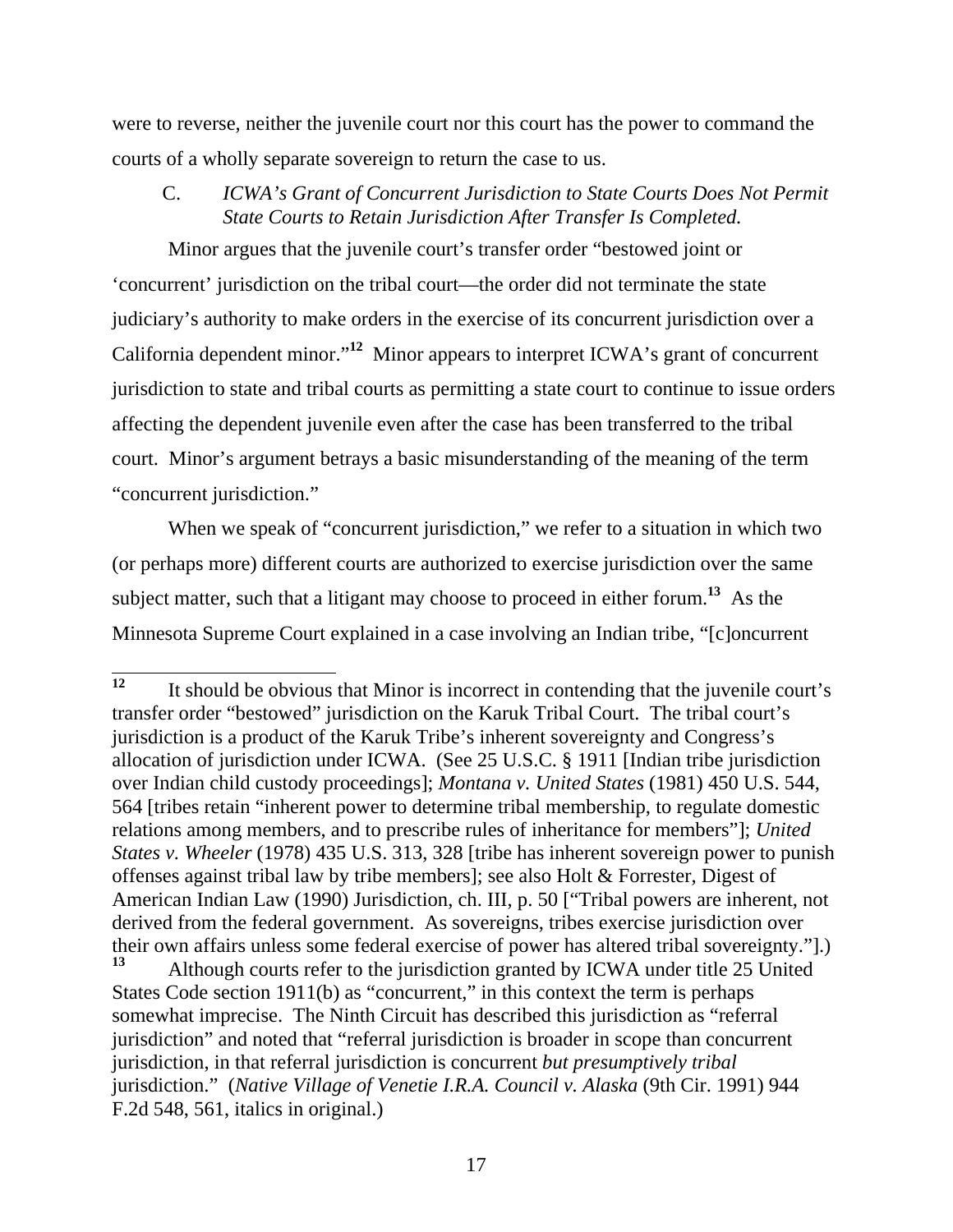jurisdiction describes a situation where two or more tribunals are authorized to hear and dispose of a matter and the choice of which tribunal is up to the person bringing the matter to court." (*Gavle, supra,* 555 N.W.2d at p. 290.) Contrary to Minor's apparent belief, that two courts have concurrent jurisdiction does *not* mean that both courts may simultaneously entertain actions involving the very same subject matter and parties. Rather, a grant of concurrent jurisdiction means that "'litigants may, *in the first instance,* resort to either court indifferently.'" (*Mallory v. Paradise* (Iowa 1969) 173 N.W.2d 264, 267, italics added.) The exercise of jurisdiction by one court ordinarily will preclude the exercise of jurisdiction by other courts having concurrent jurisdiction. (*Greene v. Superior Court* (1951) 37 Cal.2d 307, 310 ["when two or more courts in this state have concurrent jurisdiction, the court first assuming jurisdiction retains it to the exclusion of all other courts in which the action might have been initiated"]; *In re Moreau* (Mo.App. 2005) 161 S.W.3d 402, 407.) "This concurrent jurisdiction doctrine has been applied in a number of cases to preclude two courts from exercising jurisdiction at the same time over a case involving the custody of a child." (*Ibid.*)

 Thus, although ICWA grants state and tribal courts the power to adjudicate proceedings for foster care placement or termination of parental rights to Indian children not domiciled or residing within the reservation of the Indian child's tribe, this does not mean that *after* a state court transfers a case to tribal court under title 25 United States Code section 1911(b), the state court retains the power to make orders affecting the Indian child. Were we to accept Minor's position, dependent Indian children could be subject to the orders of two wholly separate judicial systems, with no clear means of resolving potential conflicts between those orders. Even if it were within our power to do so, we see no reason to create such a jurisdictional conflict.

 Minor's argument also cannot be squared with the manner in which Congress has chosen to allocate jurisdiction between the state and tribal courts under ICWA. Although state courts do enjoy concurrent jurisdiction to adjudicate custody matters involving Indian children in certain circumstances (25 U.S.C. § 1911(b)), Minor can point to nothing in the statute that would authorize a California court to continue to supervise a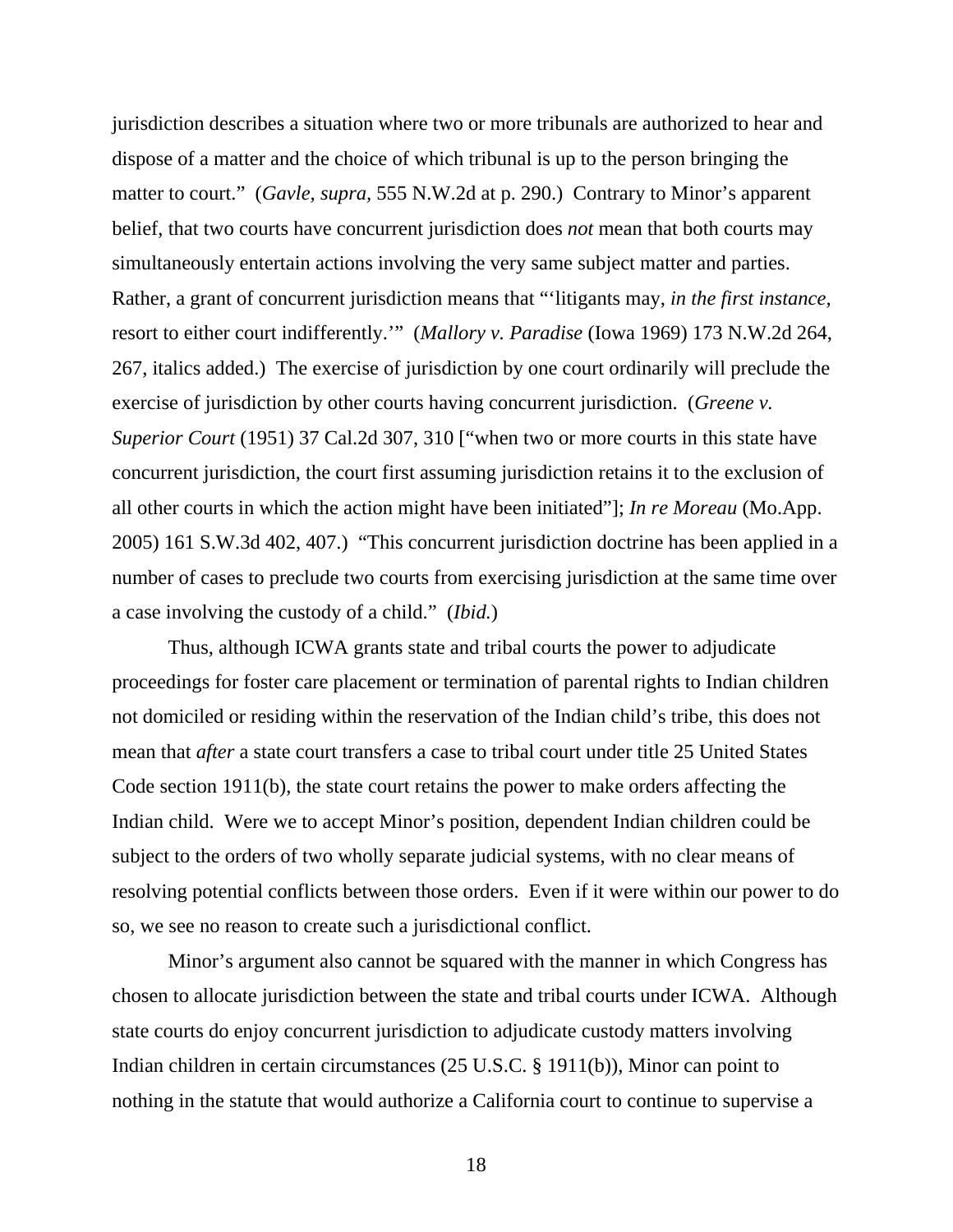dependent minor's case once that case has been transferred to the jurisdiction of the tribal court. Such an argument seems particularly ill-founded in light of Congress's explicit decision to *require* that cases such as this be transferred to tribal jurisdiction save in certain enumerated circumstances. (See 25 U.S.C. § 1911(b).)

### IV. *Preserving the Right to Appeal in Cases Subject to Transfer Orders*

 We recognize that our disposition of this case will preclude Minor from having his claims on the merits heard by this court. Although counsel for Minor decries this result as unjust, it is in part a consequence of the tribe's separate sovereignty. (See *Lamere v. Superior Court* (2005) 131 Cal.App.4th 1059, 1063, fn. 2 [lack of formal judicial remedy for alleged injustice is "sometimes an inevitable consequence . . . of the tribe's sovereign immunity"].) For the benefit of future litigants in ICWA cases, we will take this opportunity to comment briefly on how this problem might be avoided.

 The loss of jurisdiction that has led us to conclude that this appeal must be dismissed might have been averted had Minor's counsel sought an *immediate* stay of the transfer order pending Minor's exhaustion of his appellate remedies. (See *Wanomi P., supra,* 216 Cal.App.3d at p. 163; *Manuel P., supra,* 215 Cal.App.3d at pp. 72-73.) The juvenile court has the discretion to stay the provisions of a judgment or order awarding, changing, or affecting custody of a minor child "pending review on appeal or for any other period or periods that it may deem appropriate" (Code Civ. Proc., § 917.7), and the party seeking review of the transfer order should first request a stay in the lower court. (See *Nuckolls v. Bank of California, Nat. Assn.* (1936) 7 Cal.2d 574, 577 ["Inasmuch as the [L]egislature has provided a method by which the trial court, in a proper case, may grant the stay, the appellate courts, assuming that they have the power, should not, except in some unusual emergency, exercise their power until the petitioner has first presented the matter to the trial court."].) If the juvenile court should deny the stay request, the aggrieved party may then petition this court for a writ of supersedeas pending appeal. (Cal. Rules of Court, rule 8.112; see *People ex rel. S. F. Bay etc. Com. v. Town of Emeryville* (1968) 69 Cal.2d 533, 537 [where "difficult questions of law are involved and the fruits of a reversal would be irrevocably lost unless the status quo is maintained,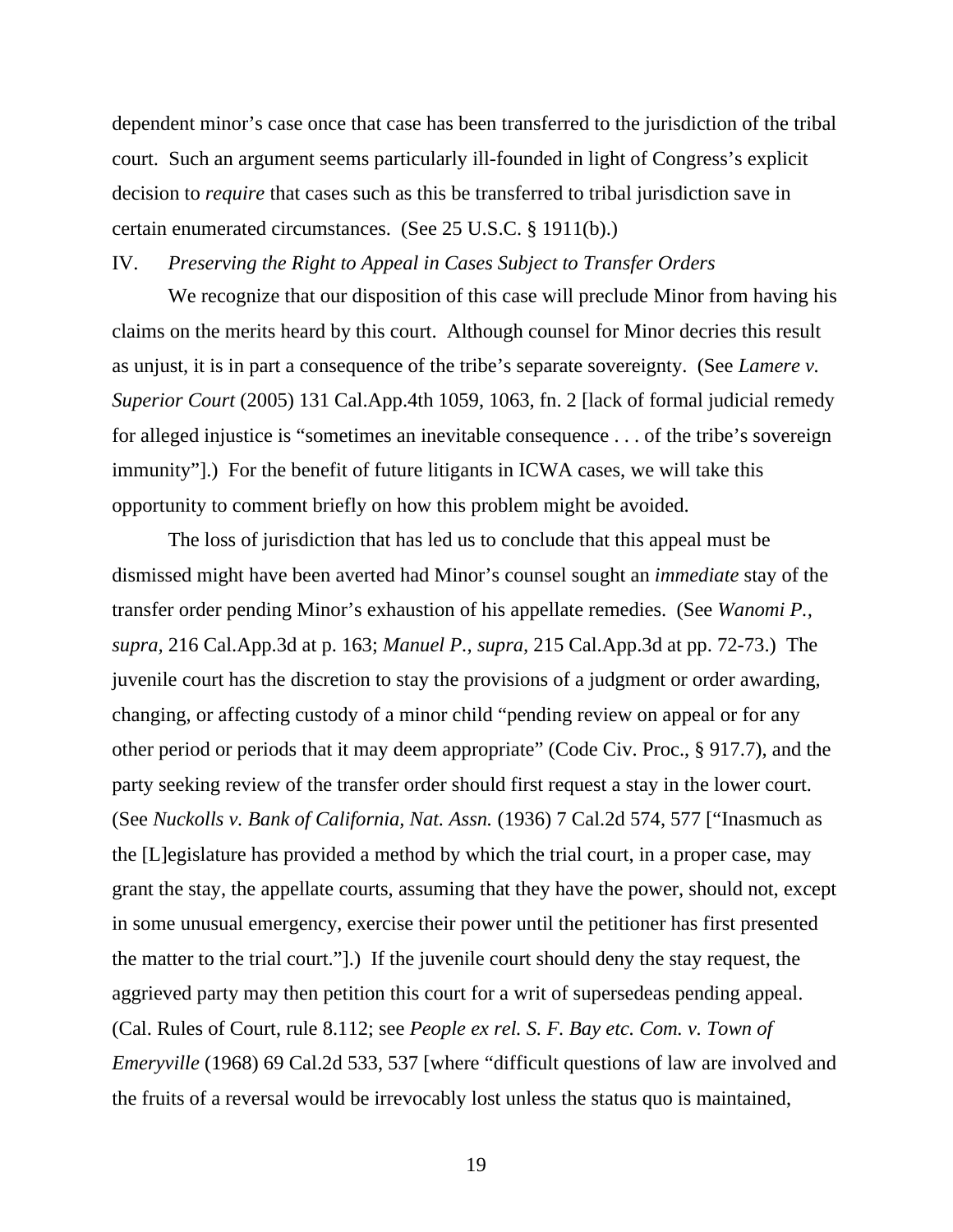justice requires that an appellate court issue a stay order to preserve its own jurisdiction"].) Unfortunately, no stay was sought in this case until well after the transfer to the Karuk Tribal Court was complete.

 An appeal need not unreasonably delay an appropriate transfer of the matter to the tribal court. Appeals from judgments in proceedings under Welfare and Institutions Code section 300 "have precedence over all other cases in the court to which the appeal is taken." (Welf. & Inst. Code, § 395, subd. (a)(1).) In addition, to ensure that the matter is heard and decided promptly by the Court of Appeal, the parties may request calendar preference in the appellate court. (Cal. Rules of Court, rule 8.240.) An order granting calendar preference "may include expedited briefing and preference in setting the date of oral argument." (*Ibid.*) These procedures should ensure that appellate review does not create undue delay.

### **DISPOSITION**

The appeal is hereby dismissed for lack of jurisdiction.

NEEDHAM, J.

We concur.

JONES, P. J.

l,

 $\overline{a}$ 

GEMELLO, J.